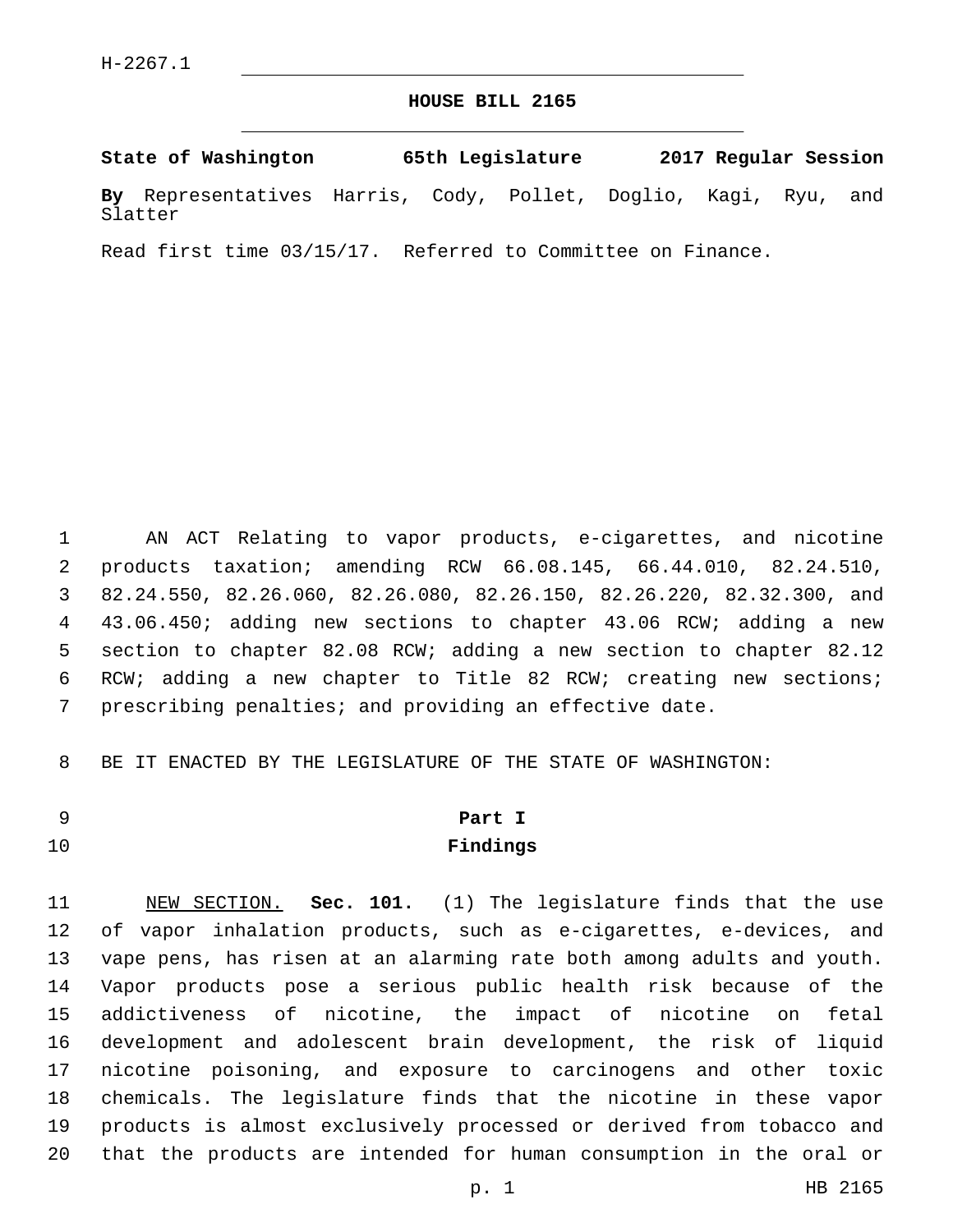nasal cavity or absorption into the human body. Therefore, the legislature finds that these vapor products, including electronic cigarettes and other products are "tobacco products" as defined in RCW 82.26.010. Although these products have been documented as being interchangeably used by consumers with cigarettes or other tobacco products, and there is nicotine produced or derived from tobacco in the product intended for human consumption and absorption into the human body, the manufacturers, wholesalers, and retailers have not been paying the tax levied on tobacco products pursuant to chapter 82.26 RCW. The legislature intends to transition from no tobacco or cigarette tax having been paid on these products to adopting a specific tax rate for vapor products in this act. Adoption of this specific tax will resolve claims of nonpayment of tobacco product taxes pursuant to chapter 82.26 RCW. The legislature believes that vapor products containing nicotine have always been subject to taxation pursuant to chapter 82.26 RCW, and passage of this act may 17 not be interpreted as an indication otherwise.

18  $(2)$  Specifically, the legislature finds that:

 (a) Vapor products are battery-operated devices with cartridges or refillable tanks that contain a mixture of various liquids, such as propylene glycol, glycerol, nicotine, and chemical flavorings. The devices atomize the liquid mixture, producing a vapor that the user 23 inhales;

 (b) Vapor products are heavily promoted as being far less costly than consuming the equivalent nicotine through cigarettes, with one industry estimate that vapor products are over eighty percent less expensive. Legislative testimony has indicated that refillable nicotine liquid and disposable e-cigarettes are as low as ten and twenty percent of the cost of a pack of cigarettes in Washington. For Washington residents, industry promotions note thousands of dollars in individual savings annually, compared to smoking cigarettes, due in part to consumers and retailers of vapor products not paying the taxes which the state places on cigarettes or other tobacco products;

 (c) The sale of vapor products has rapidly increased over the past several years. Nationally, the percentage of middle school and high school students who have used vapor products more than doubled from 2011 to 2012. The December 2016 report by the centers for disease control finds that sixteen percent of high school students nationwide are using e-cigarettes or vapor products. The legislature finds that vapor products are heavily promoted to attract youth to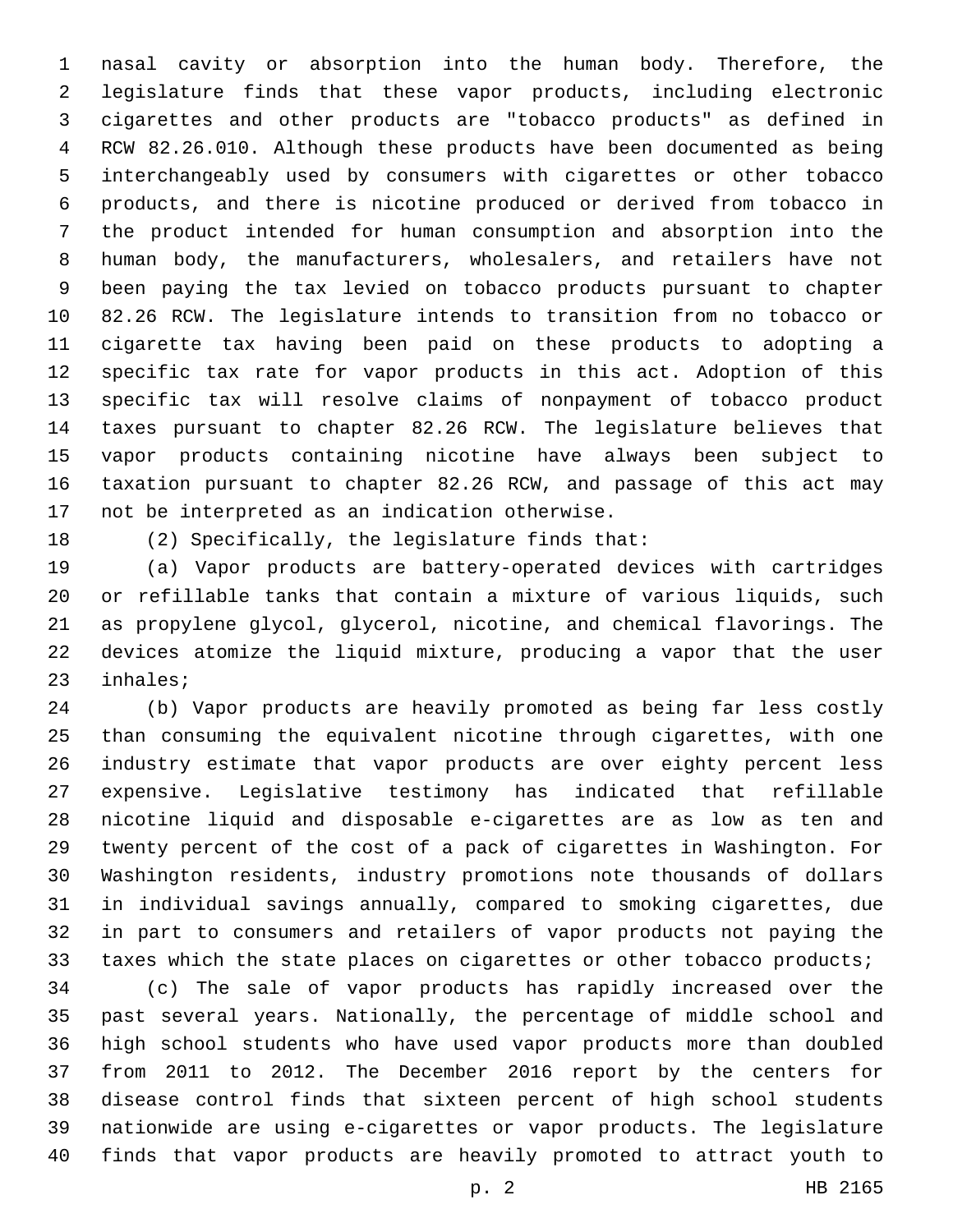purchase them, with concomitant addiction to nicotine. Research shows that most young e-cigarette and vapor product users also smoke cigarettes, and that the attraction and low cost availability of vapor products is mitigating the positive benefits from the decline 5 in cigarette use among youth;

 (d) In Washington, the 2014 healthy youth survey found that almost twenty-three percent of twelfth graders had used an e- cigarette in the past month. These rates are alarming because an overwhelming majority of smokers begin smoking and become addicted to nicotine as teenagers, and the equipment used may be sold and used interchangeably for marijuana and nicotine. Current law in Washington prohibits the sale of vapor products containing nicotine to minors, but given the availability of vapor products online and equipment sold separately at retail stores, this law is difficult to enforce;

 (e) The low cost of e-cigarettes and nicotine liquids for vapor products, particularly compared to cigarettes, is a key factor in youth access and use. E-cigarettes are advertised as saving smokers thousands of dollars. One survey of adult users has shown that the low price of e-cigarettes compared to other tobacco products is a key reason for their use, and youth are even more sensitive to price than adults. Increasing the price of vapor products will decrease youth access and addiction, just as raising taxes on cigarettes to discourage youth and adult smoking decreased youth access and 24 addiction; and

 (f) Public health infrastructure and enforcement to prevent youth access to tobacco and vapor products in Washington will benefit from the investment of tax revenues and fees established or increased by 28 this act.

 (3) The legislature finds, therefore, that this act is necessary to protect the public health, safety, and welfare by providing consumers with information about products that are potentially dangerous, providing support for programs that reduce youth access to addictive nicotine products, preventing nicotine poisonings of children, and providing support for many essential public health services and educational programs for which needs and cost are increased due to increased consumption of vapor products.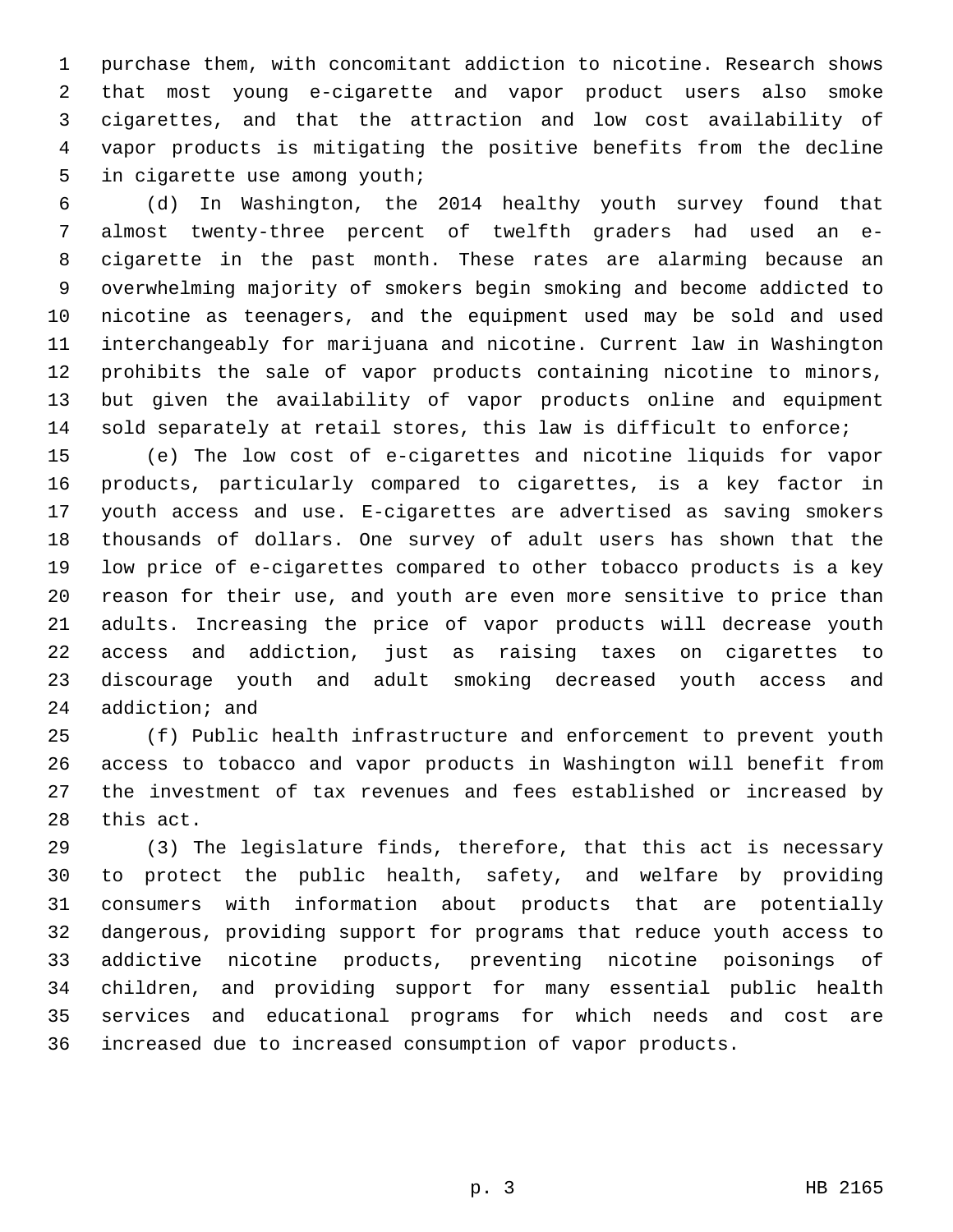| $\mathbf 1$ | Part II                                                               |
|-------------|-----------------------------------------------------------------------|
| 2           | Tax on Vapor Products                                                 |
|             |                                                                       |
| 3           | Sec. 201. The definitions in this section apply<br>NEW SECTION.       |
| 4           | throughout this chapter unless the context clearly requires           |
| 5           | otherwise.                                                            |
| 6           | (1) "Actual price" means the total amount of consideration for        |
| 7           | which vapor products are sold, valued in money, whether received in   |
| 8           | money or otherwise, including: (a) Any charges by the seller          |
| 9           | necessary to complete the sale such as charges for delivery, freight, |
| 10          | transportation, or handling; and (b) in the case of a taxpayer        |
| 11          | importing vapor products into the state, any expenses of the taxpayer |
| 12          | or any person affiliated with the taxpayer that are necessary to      |
| 13          | complete the importation, such as delivery, freight, transportation,  |
| 14          | federal taxes, or handling of the product.                            |
| 15          | (2) "Affiliated" means related in any way by virtue of any form       |
| 16          | or amount of common ownership, control, operation, or management.     |
| 17          | (3) "Board" means the Washington state liquor and cannabis board.     |
| 18          | (4) "Business" means any trade, occupation, activity, or              |
| 19          | enterprise engaged in selling or distributing vapor products in this  |
| 20          | state.                                                                |
| 21          | (5) "Distributor" has the same meaning as provided<br>in RCW          |
| 22          | 70.345.010.                                                           |
| 23          | (6) "Indian country" has the same meaning as provided in RCW          |
| 24          | 82.24.010.                                                            |
| 25          | (7) "Manufacturer" has the same meaning as provided in RCW            |
| 26          | 70.345.010.                                                           |
| 27          | (8) "Manufacturer's representative" means a person hired by a         |
| 28          | manufacturer to sell or distribute the manufacturer's vapor products  |
| 29          | and includes employees and independent contractors.                   |
| 30          | (9) "Person" means: Any individual, receiver, administrator,          |
| 31          | executor, assignee, trustee in bankruptcy, trust, estate, firm,       |
| 32          | copartnership, joint venture, club, company, joint stock company,     |
| 33          | business trust, municipal corporation, corporation, limited liability |
| 34          | company, association, or society; the state and its departments and   |
| 35          | institutions; any political subdivision of the state of Washington;   |
| 36          | and any group of individuals acting as a unit, whether mutual,        |
| 37          | cooperative, fraternal, nonprofit, or otherwise. Except as provided   |
| 38          | otherwise in this chapter, "person" does not include any person       |
| 39          | immune from state taxation, including the United States or its        |
|             | HB 2165<br>p. 4                                                       |
|             |                                                                       |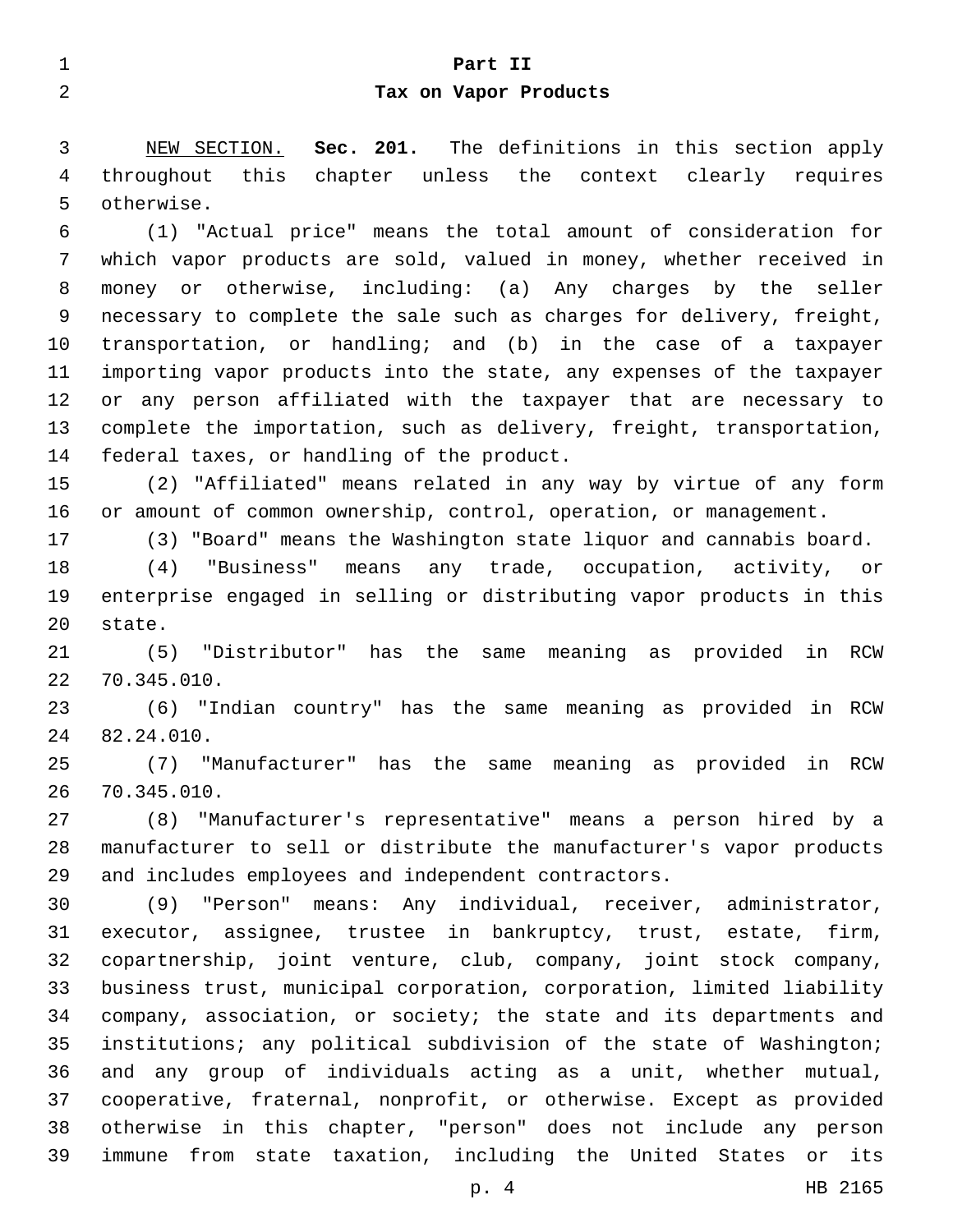instrumentalities, and federally recognized Indian tribes and enrolled tribal members, conducting business within Indian country.

 (10) "Place of business" means any place where vapor products are sold or where vapor products are manufactured, stored, or kept for the purpose of sale, including any vessel, vehicle, airplane, or 6 train.

 (11) "Retail outlet" has the same meaning as provided in RCW 70.345.010.8

 (12) "Retailer" has the same meaning as provided in RCW 10 70.345.010.

(13) "Sale" has the same meaning as provided in RCW 70.345.010.

(14)(a) "Taxable sales price" means:12

 (i) In the case of a taxpayer that is not affiliated with the manufacturer, distributor, or other person from whom the taxpayer purchased vapor products, the actual price for which the taxpayer 16 purchased the vapor products;

 (ii) In the case of a taxpayer that purchases vapor products from an affiliated manufacturer, affiliated distributor, or other affiliated person, and that sells those vapor products to unaffiliated distributors, unaffiliated retailers, or ultimate consumers, the actual price for which that taxpayer sells those vapor products to unaffiliated distributors, unaffiliated retailers, or 23 ultimate consumers;

 (iii) In the case of a taxpayer that sells vapor products only to affiliated distributors or affiliated retailers, the price, determined as nearly as possible according to the actual price, that other distributors sell similar vapor products of like quality and character to unaffiliated distributors, unaffiliated retailers, or 29 ultimate consumers;

 (iv) In the case of a taxpayer that is a manufacturer selling vapor products directly to ultimate consumers, the actual price for 32 which the taxpayer sells those vapor products to ultimate consumers;

 (v) In the case of a taxpayer that has acquired vapor products under a sale, the price, determined as nearly as possible according to the actual price, that the taxpayer or other distributors sell the same vapor products or similar vapor products of like quality and character to unaffiliated distributors, unaffiliated retailers, or 38 ultimate consumers;

 (vi) In cases where section 202(2)(b) of this act applies, the value of the article used as defined in RCW 82.12.010; or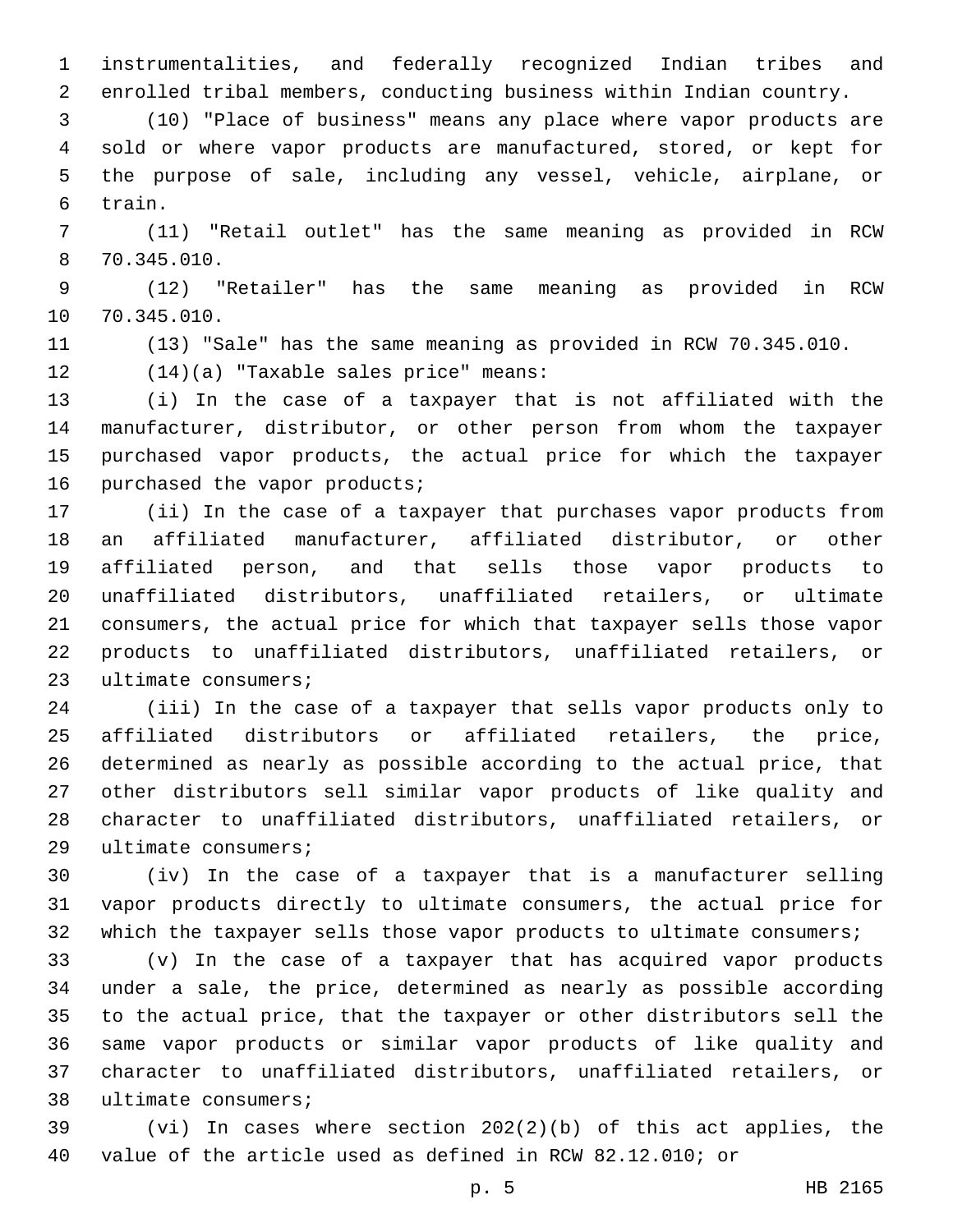(vii) In any case where (a)(i) through (vi) of this subsection do not apply, the price, determined as nearly as possible according to the actual price, that the taxpayer or other distributors sell the same vapor products or similar vapor products of like quality and character to unaffiliated distributors, unaffiliated retailers, or ultimate consumers.6

 (b) For purposes of (a)(i) and (ii) of this subsection only, "person" includes both persons as defined in this section and any person immune from state taxation, including the United States or its instrumentalities, and federally recognized Indian tribes and enrolled tribal members, conducting business within Indian country.

 (c) In any case where the taxable sales price is not indicative of a vapor product's true value at the time and place of the taxable event as provided in section 202(2)(a) of this act, "taxable sales price" means the true value of the vapor product as determined by the department. For purposes of this subsection, "true value" means market value based on sales at comparable locations in this state of the same or similar vapor product of like quality and character sold under comparable conditions of sale by comparable sellers to 20 comparable purchasers.

 (15) "Taxpayer" means a person liable for the tax imposed by this 22 chapter.

 (16) "Unaffiliated distributor" means a distributor that is not affiliated with the manufacturer, distributor, or other person from whom the distributor has purchased vapor products.

 (17) "Unaffiliated retailer" means a retailer that is not affiliated with the manufacturer, distributor, or other person from 28 whom the retailer has purchased vapor products.

 (18) "Vapor product" has the same meaning as provided in RCW 30 70.345.010.

 NEW SECTION. **Sec. 202.** (1) There is levied and collected a tax upon the sale, use, consumption, handling, possession, or distribution of all vapor products in this state equal to sixty percent of the taxable sales price.

 (2)(a) The tax under this section must be collected at the time the distributor: (i) Brings, or causes to be brought, into this state from without the state vapor products for sale; (ii) makes, manufactures, fabricates, or stores vapor products in this state for sale in this state; (iii) ships or transports vapor products to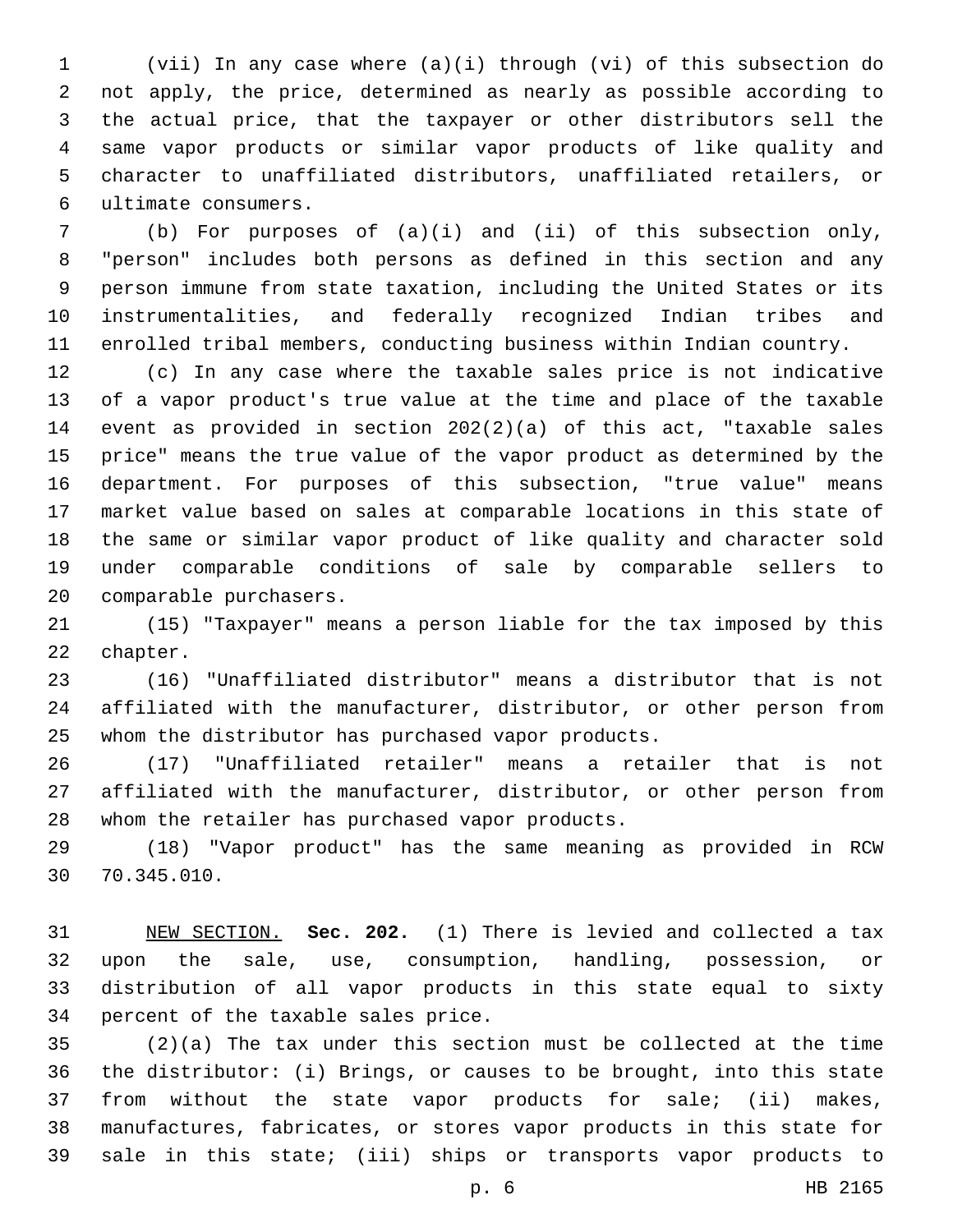retailers in this state, to be sold by those retailers; or (iv) handles for sale any vapor products that are within this state but upon which tax has not been imposed.3

 (b) The tax imposed under this section must also be collected by the department from the consumer of vapor products where the tax imposed under this section was not paid by the distributor on such 7 vapor products.

 (3)(a) The legislature intends for the revenues generated by the tax imposed under this section to help offset lost revenue from any legislation that raises the legal smoking age. Therefore, until the end of fiscal year 2020, one hundred percent of the moneys collected under this section must be deposited into the state general fund.

 (b) Beginning in fiscal year 2021, the moneys collected under 14 this section must be deposited as follows:

(i) Sixty percent into the state general fund; and

 (ii) Forty percent into the essential public health services 17 account created in section 204 of this act.

 NEW SECTION. **Sec. 203.** (1)(a) Except as provided in (b) of this subsection, a bundled transaction that includes a vapor product is subject to the tax imposed under this chapter on the entire selling price of the bundled transaction.

 (b) If the selling price is attributable to products that are taxable and products that are not taxable under this chapter, the portion of the price attributable to the nontaxable products are subject to the tax imposed by this chapter unless the seller can identify by reasonable and verifiable standards the portion that is not subject to tax from its books and records that are kept in the regular course of business for other purposes including, but not 29 limited to, nontax purposes.

 (2) The definitions in this subsection apply throughout this section unless the context clearly requires otherwise.

(a) "Bundled transaction" means:32

 (i) The sale of two or more products where the products are otherwise distinct and identifiable, are sold for one nonitemized price, and at least one product is a vapor product subject to the tax 36 under this chapter; and

 (ii) A vapor product provided free of charge with the required purchase of another product. A vapor product is provided free of charge if the sales price of the product purchased does not vary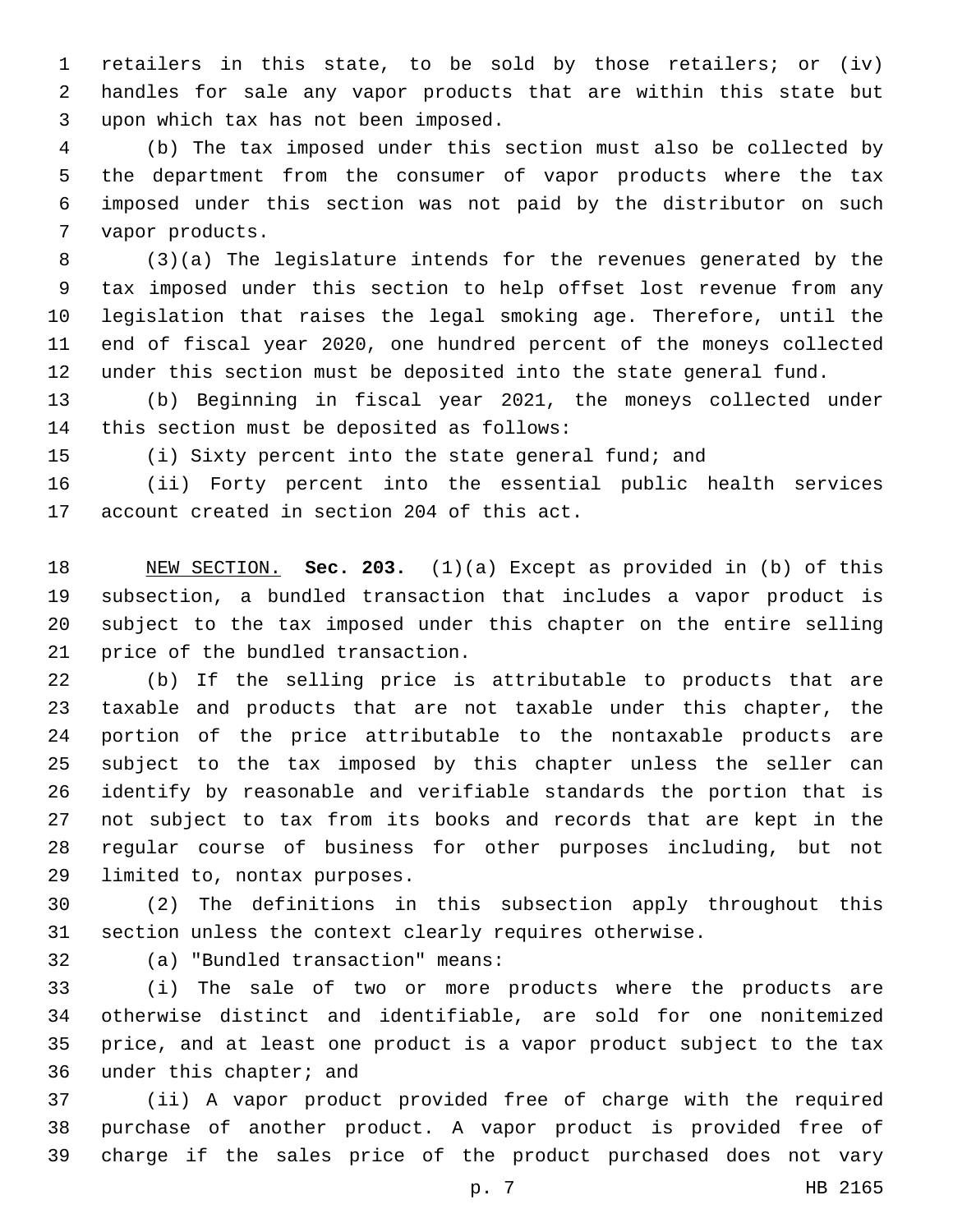depending on the inclusion of the vapor product provided free of 2 charge.

 (b) "Distinct and identifiable products" does not include packaging such as containers, boxes, sacks, bags, and bottles, or materials such as wrapping, labels, tags, and instruction guides, that accompany the sale of the products and are incidental or 7 immaterial to the sale thereof.

 NEW SECTION. **Sec. 204.** (1) The essential public health services account is created in the state treasury. As specified in section 202 of this act, forty percent of revenues from the tax collected under section 202 of this act must be deposited into the account beginning in fiscal year 2021. Moneys in the account may be spent only after appropriation to the department of health. The department of health must use the moneys in the account for each of the four following purposes: (a) To fund foundational health services; (b) to fund tobacco, vapor product, and nicotine control and prevention, and 17 other substance use prevention and education; (c) at least ten percent of funds deposited must be used to support increased access and training of public health professionals at public health programs at accredited public institutions of higher education in Washington; and (d) enforcement by the board of the provisions of chapter 70.345 RCW, provided that no more than 12.5 percent of the funds deposited into the account created in this section may be utilized and distributed by the department to the board for these enforcement purposes.

 (2) To determine the funding for foundational health services pursuant to subsection (1)(a) of this section, the department of health and representatives of local health jurisdictions must work together to: (a) Arrive at a mutually acceptable allocation and distribution of funds from the account; and (b) determine the best accountability measures to ensure efficient and effective use of funds, emphasizing use of shared services where appropriate.

 NEW SECTION. **Sec. 205.** It is the intent and purpose of this chapter to levy a tax on all vapor products sold, used, consumed, handled, possessed, or distributed within this state. It is the further intent and purpose of this chapter to impose the tax only once on all vapor products in this state. Nothing in this chapter may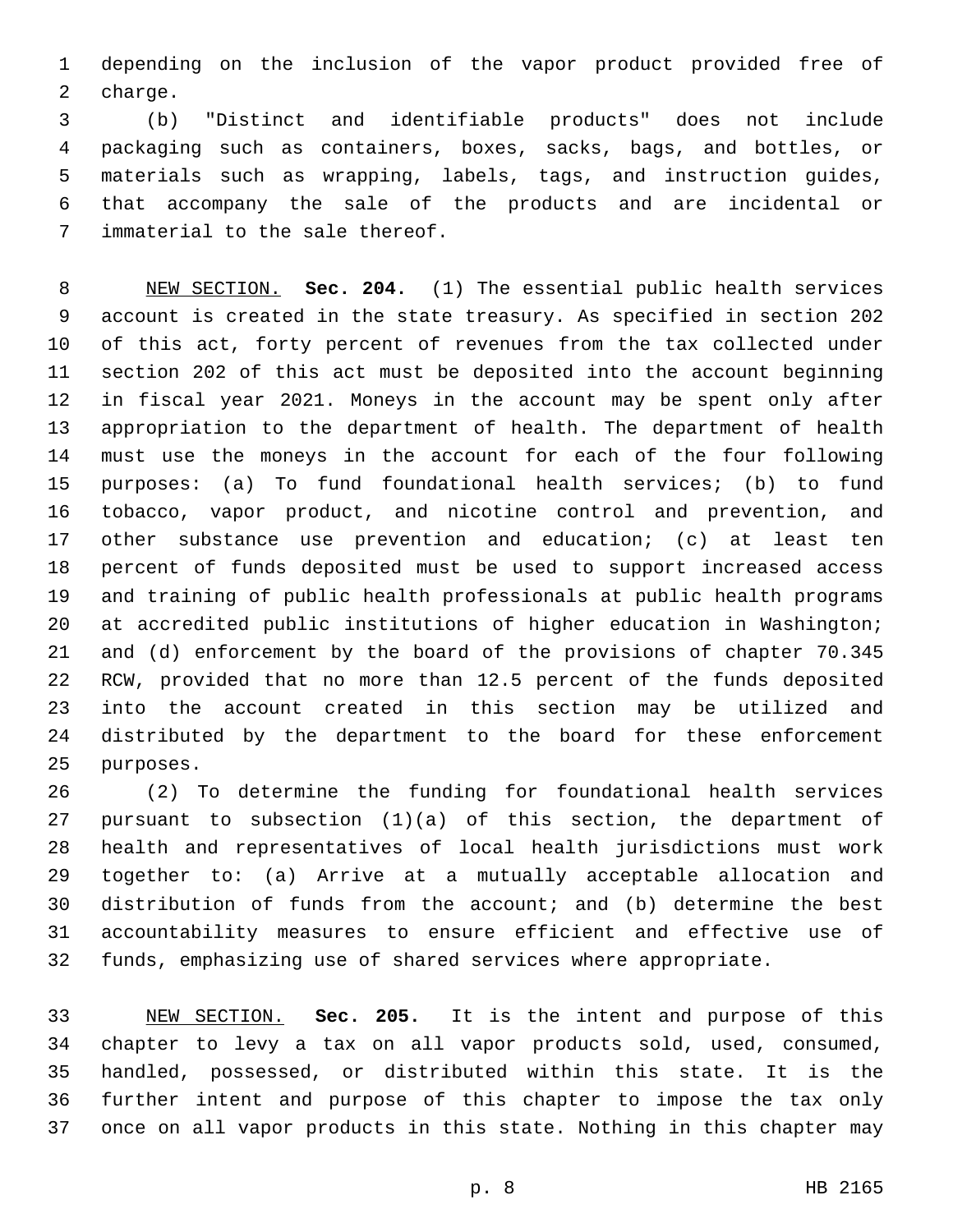be construed to exempt any person taxable under any other law or 2 under any other tax imposed under this title.

 NEW SECTION. **Sec. 206.** (1) The tax imposed by section 202 of this act does not apply with respect to any vapor products which under the Constitution and laws of the United States may not be made the subject of taxation by this state.

 (2) The provisions of RCW 82.32.805 and 82.32.808 do not apply to 8 this section.

 NEW SECTION. **Sec. 207.** (1) Every distributor must keep at each place of business complete and accurate records for that place of business, including itemized invoices, of vapor products held, purchased, manufactured, brought in or caused to be brought in from without the state, or shipped or transported to retailers in this state, and of all sales of vapor products made.

 (2) These records must show the names and addresses of purchasers, the inventory of all vapor products, and other pertinent papers and documents relating to the purchase, sale, or disposition of vapor products. All invoices and other records required by this section to be kept must be preserved for a period of five years from the date of the invoices or other documents or the date of the 21 entries appearing in the records.

 (3) At any time during usual business hours the department, board, or its duly authorized agents or employees may enter any place of business of a distributor, without a search warrant, and inspect the premises, the records required to be kept under this chapter, and the vapor products contained therein, to determine whether or not all the provisions of this chapter are being fully complied with. If the department, board, or any of its agents or employees are denied free access or are hindered or interfered with in making such examination, the registration certificate issued under RCW 82.32.030 of the distributor at such premises are subject to revocation by the department, and any licenses issued under chapter 70.345, 82.26, or 82.24 RCW are subject to suspension or revocation by the board.

 NEW SECTION. **Sec. 208.** Every person required to be licensed under chapter 70.345 RCW who sells vapor products to persons other than the ultimate consumer must render with each sale itemized invoices showing the seller's name and address, the purchaser's name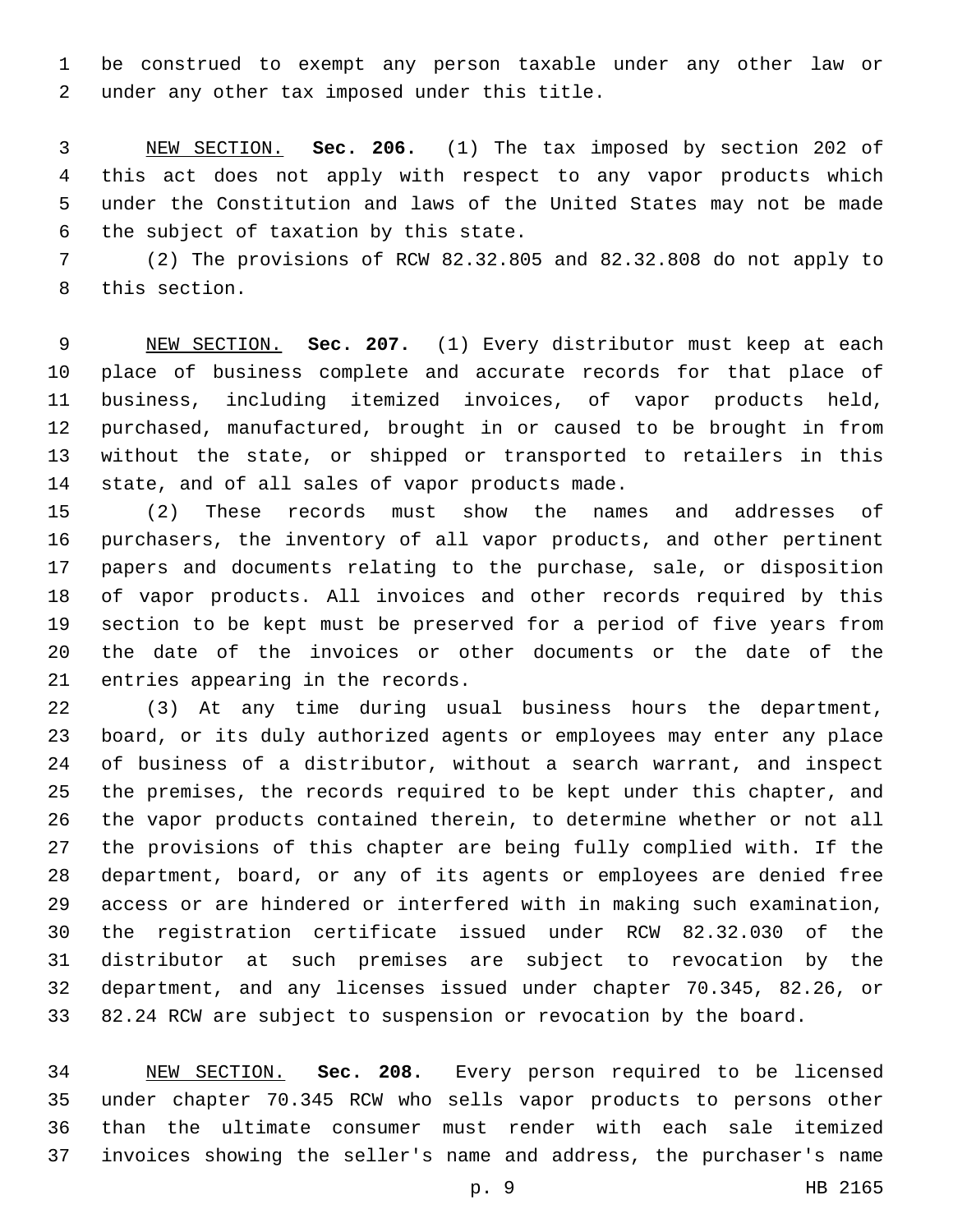and address, the date of sale, and all prices. The person must preserve legible copies of all such invoices for five years from the 3 date of sale.

 NEW SECTION. **Sec. 209.** (1) Every retailer must procure itemized invoices of all vapor products purchased. The invoices must show the seller's name and address, the date of purchase, and all prices and discounts.

 (2) The retailer must keep at each retail outlet copies of complete, accurate, and legible invoices for that retail outlet or place of business. All invoices required to be kept under this section must be preserved for five years from the date of purchase.

 (3) At any time during usual business hours the department, board, or its duly authorized agents or employees may enter any retail outlet without a search warrant, and inspect the premises for invoices required to be kept under this section and the vapor products contained in the retail outlet, to determine whether or not all the provisions of this chapter are being fully complied with. If the department, board, or any of its agents or employees are denied free access or are hindered or interfered with in making the inspection, the registration certificate issued under RCW 82.32.030 of the retailer at the premises is subject to revocation by the department, and any licenses issued under chapter 70.345, 82.26, or 82.24 RCW are subject to suspension or revocation by the board.

 NEW SECTION. **Sec. 210.** (1)(a) Where vapor products upon which the tax imposed by this chapter has been reported and paid are shipped or transported outside this state by the distributor to a person engaged in the business of selling vapor products, to be sold by that person, or are returned to the manufacturer by the distributor or destroyed by the distributor, or are sold by the distributor to the United States or any of its agencies or instrumentalities, or are sold by the distributor to any Indian tribal organization, credit of such tax may be made to the distributor in accordance with rules prescribed by the department.

 (b) For purposes of this subsection (1), the following 35 definitions apply:

 (i) "Indian distributor" means a federally recognized Indian tribe or tribal entity that would otherwise meet the definition of "distributor" under section 201 of this act, if federally recognized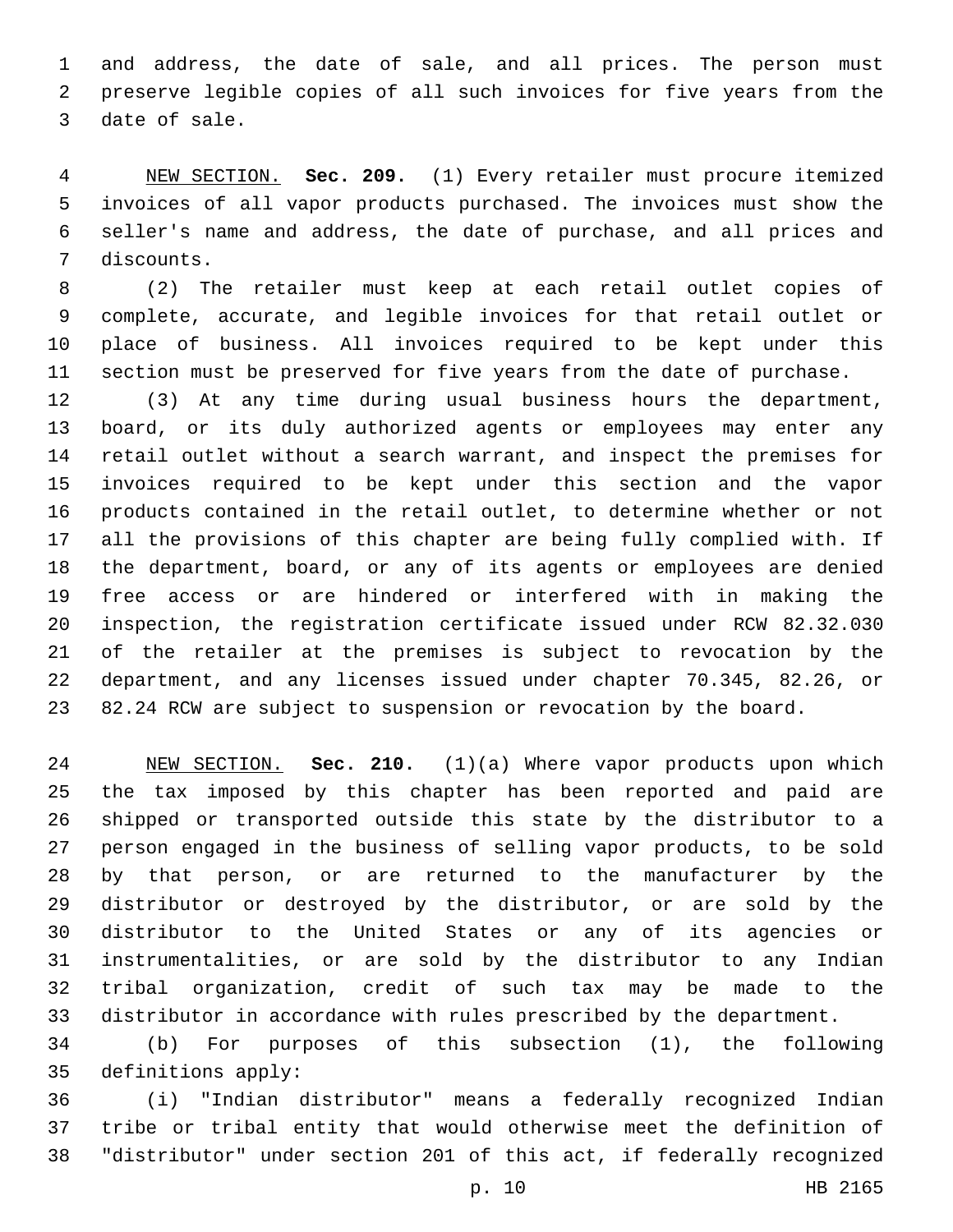Indian tribes and tribal entities were not excluded from the 2 definition of "person" in section 201 of this act.

 (ii) "Indian retailer" means a federally recognized Indian tribe or tribal entity that would otherwise meet the definition of "retailer" under section 201 of this act, if federally recognized Indian tribes and tribal entities were not excluded from the 7 definition of "person" in section 201 of this act.

 (iii) "Indian tribal organization" means a federally recognized Indian tribe, or tribal entity, and includes an Indian distributor or retailer that is owned by an Indian who is an enrolled tribal member conducting business under tribal license or similar tribal approval 12 within Indian country.

 (2) Credit allowed under this section must be determined based on the tax rate in effect for the period for which the tax imposed by this chapter, for which a credit is sought, was paid.

 (3) The provisions of RCW 82.32.805 and 82.32.808 do not apply to 17 this section.

 NEW SECTION. **Sec. 211.** All of the provisions contained in chapter 82.32 RCW not inconsistent with the provisions of this chapter have full force and application with respect to taxes imposed under the provisions of this chapter.

 NEW SECTION. **Sec. 212.** The department must authorize, as duly authorized agents, enforcement officers of the board to enforce provisions of this chapter. These officers are not employees of the department.

 NEW SECTION. **Sec. 213.** (1) The department may by rule establish the invoice detail required under section 207 of this act for a distributor and for those invoices required to be provided to retailers under section 209 of this act.

 (2) If a retailer fails to keep invoices as required under section 209 of this act, the retailer is liable for the tax owed on any uninvoiced vapor products but not penalties and interest, except 33 as provided in subsection (3) of this section.

 (3) If the department finds that the nonpayment of tax by the retailer was willful or if in the case of a second or plural nonpayment of tax by the retailer, penalties and interest must be 37 assessed in accordance with chapter 82.32 RCW.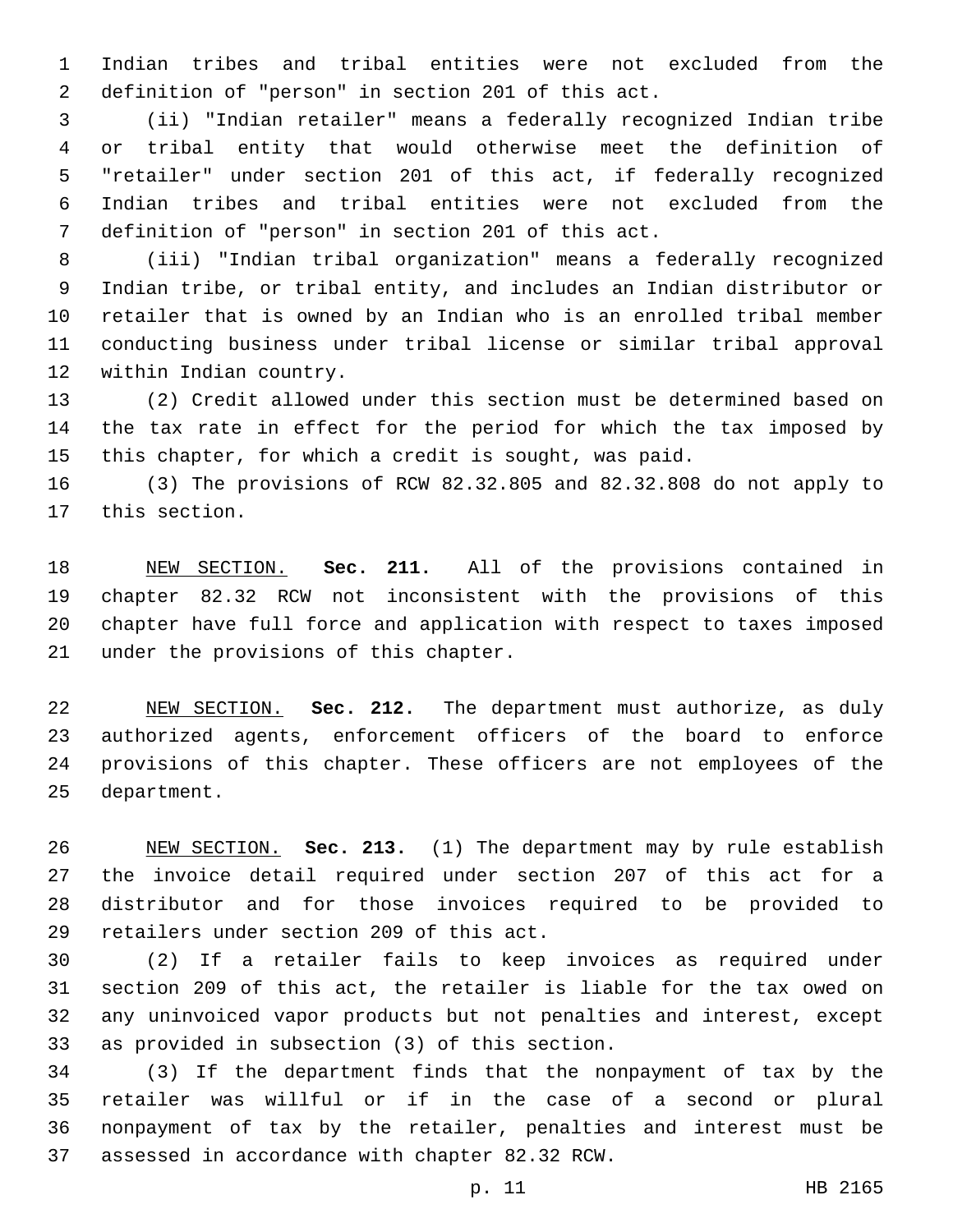NEW SECTION. **Sec. 214.** (1) No person may transport or cause to be transported in this state vapor products for sale other than: (a) A licensed distributor under chapter 70.345 RCW, or a manufacturer's representative authorized to sell or distribute vapor products in this state under chapter 70.345 RCW; (b) a licensed retailer under chapter 70.345 RCW; (c) a seller with a valid delivery sale license under chapter 70.345 RCW; or (d) a person who has given notice to the board in advance of the commencement of transportation.

 (2) When transporting vapor products for sale, the person must have in his or her actual possession, or cause to have in the actual possession of those persons transporting such vapor products on his or her behalf, invoices or delivery tickets for the vapor products, which must show the true name and address of the consignor or seller, the true name and address of the consignee or purchaser, and the quantity and brands of the vapor products being transported.

 (3) In any case where the department or the board, or any peace officer of the state, has knowledge or reasonable grounds to believe that any vehicle is transporting vapor products in violation of this section, the department, board, or peace officer is authorized to stop the vehicle and to inspect it for contraband vapor products.

 (4) This section does not apply to a motor carrier or freight forwarder as defined in Title 49 U.S.C. Sec. 13102 or an air carrier 23 as defined in Title 49 U.S.C. Sec. 40102.

 NEW SECTION. **Sec. 215.** The board must compile and maintain a current record of the names of all distributors, retailers, and delivery sales licenses under chapter 70.345 RCW and the status of their license or licenses. The information must be updated on a monthly basis and published on the board's official internet web site. This information is not subject to the confidentiality provisions of RCW 82.32.330 and must be disclosed to manufacturers, distributors, retailers, and the general public upon request.

 NEW SECTION. **Sec. 216.** (1) No person engaged in or conducting business as a distributor or retailer in this state may:

 (a) Make, use, or present or exhibit to the department or the board any invoice for any of the vapor products taxed under this chapter that bears an untrue date or falsely states the nature or 37 quantity of the goods invoiced; or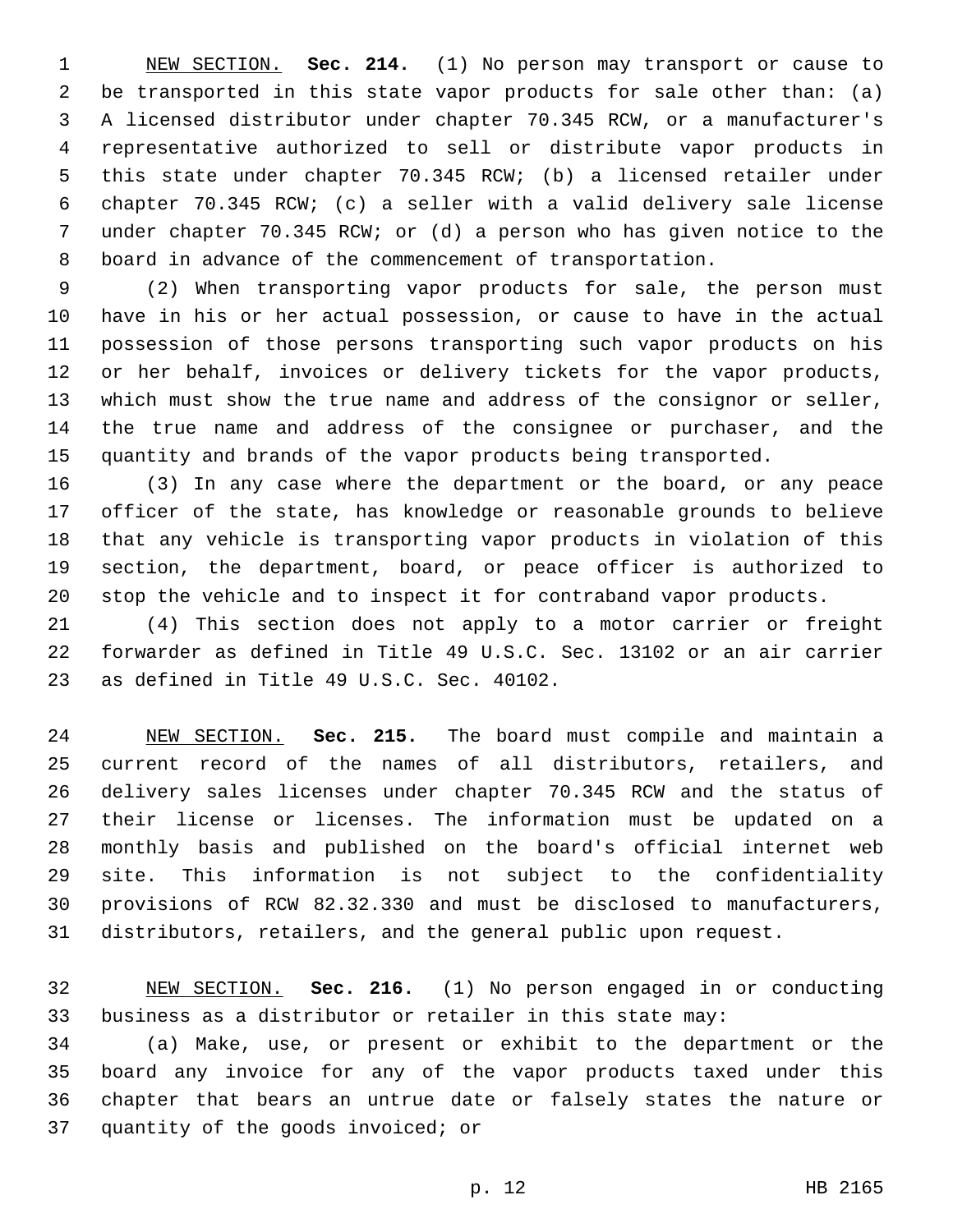(b) Fail to produce on demand of the department or the board all invoices of all the vapor products taxed under this chapter within five years prior to such demand unless the person can show by satisfactory proof that the nonproduction of the invoices was due to 5 causes beyond the person's control.

 (2)(a) No person, other than a licensed distributor or retailer or delivery sales licensee, may transport vapor products for sale in this state for which the taxes imposed under this chapter have not 9 been paid unless:

 (i) Notice of the transportation has been given as required under 11 section 214 of this act;

 (ii) The person transporting the vapor products actually possesses invoices or delivery tickets showing the true name and address of the consignor or seller, the true name and address of the consignee or purchaser, and the quantity and brands of vapor products 16 being transported; and

 (iii) The vapor products are consigned to or purchased by a person in this state who is licensed under chapter 70.345 RCW.

(b) A violation of this subsection (2) is a gross misdemeanor.

 (3) Any person licensed under chapter 70.345 RCW as a distributor, and any person licensed under chapter 70.345 RCW as a retailer, may not operate in any other capacity unless the additional appropriate license is first secured, except as otherwise provided by law. A violation of this subsection (3) is a misdemeanor.

 (4) The penalties provided in this section are in addition to any other penalties provided by law for violating the provisions of this 27 chapter or the rules adopted under this chapter.

 (5) This section does not apply to a motor carrier or freight forwarder as defined in Title 49 U.S.C. Sec. 13102 or an air carrier 30 as defined in Title 49 U.S.C. Sec. 40102.

 NEW SECTION. **Sec. 217.** (1) A retailer that obtains vapor products from an unlicensed distributor or any other person that is not licensed under chapter 70.345 RCW must be licensed both as a retailer and a distributor and is liable for the tax imposed under section 202 of this act with respect to the vapor products acquired from the unlicensed person that are held for sale, handling, or distribution in this state. For the purposes of this subsection, "person" includes both persons defined in this act and any person immune from state taxation, such as the United States or its

p. 13 HB 2165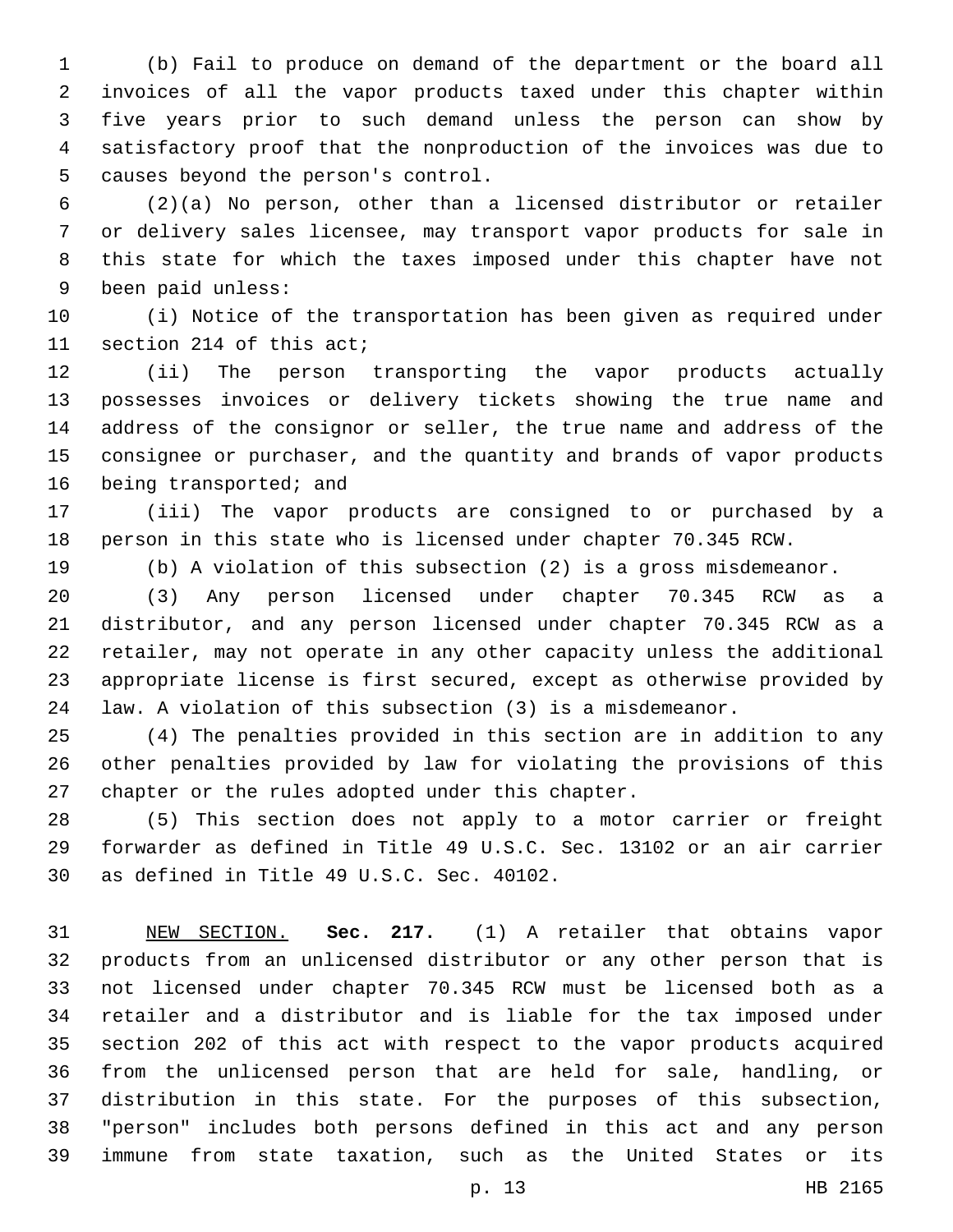instrumentalities, and federally recognized Indian tribes and enrolled tribal members, conducting business within Indian country.

 (2) Every distributor licensed under chapter 70.345 RCW may sell vapor products to retailers located in Washington only if the retailer has a current retailer's license under chapter 70.345 RCW.

 NEW SECTION. **Sec. 218.** A manufacturer that has manufacturer's representatives who sell or distribute the manufacturer's vapor products in this state must provide the board a list of the names and addresses of all such representatives and must ensure that the list provided to the board is kept current. A manufacturer's representative is not authorized to distribute or sell vapor products in this state unless the manufacturer that hired the representative has a valid distributor's license under chapter 70.345 RCW and that manufacturer provides the board a current list of all of its manufacturer's representatives as required by this section. A manufacturer's representative must carry a copy of the distributor's license of the manufacturer that hired the representative at all times when selling or distributing the manufacturer's vapor products.

 NEW SECTION. **Sec. 219.** (1) Any vapor products in the possession of a person selling vapor products in this state acting as a distributor or retailer and who is not licensed as required under chapter 70.345 RCW, or a person who is selling vapor products in violation of RCW 82.24.550(6), may be seized without a warrant by any agent of the department, agent of the board, or law enforcement officer of this state. Any vapor products seized under this subsection are deemed forfeited.

 (2) Any vapor products in the possession of a person who is not a licensed distributor or retailer and who transports vapor products for sale without having provided notice to the board required under section 214 of this act, or without invoices or delivery tickets showing the true name and address of the consignor or seller, the true name and address of the consignee or purchaser, and the quantity and brands of vapor products being transported may be seized and are 34 subject to forfeiture.

 (3) All conveyances, including aircraft, vehicles, or vessels that are used, or intended for use to transport, or in any manner to facilitate the transportation, for the purpose of sale or receipt of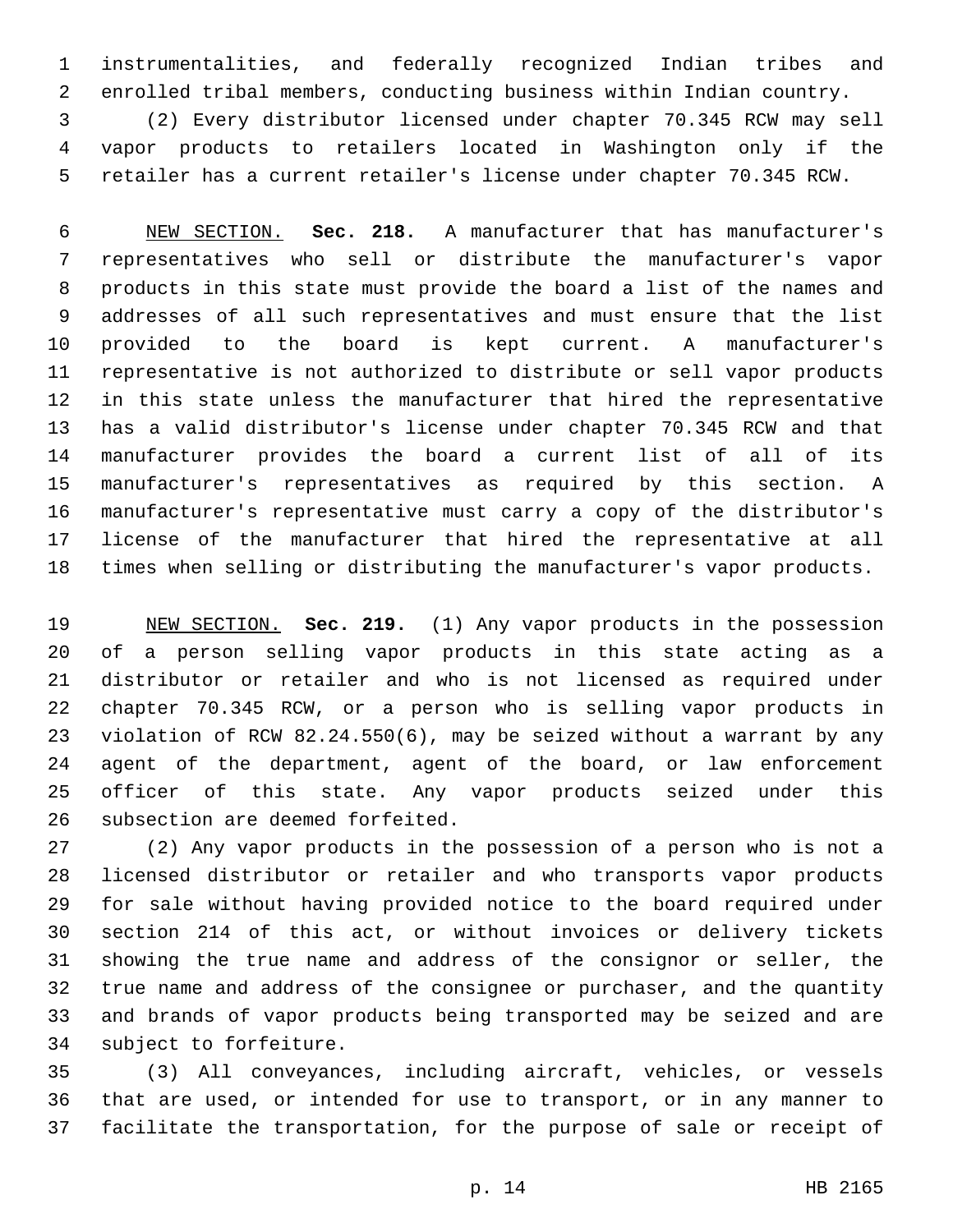vapor products under subsection (2) of this section, may be seized 2 and are subject to forfeiture except:

 (a) A conveyance used by any person as a common or contract carrier having in actual possession invoices or delivery tickets showing the true name and address of the consignor or seller, the true name of the consignee or purchaser, and the quantity and brands of the vapor products transported, unless it appears that the owner or other person in charge of the conveyance is a consenting party or 9 privy to a violation of this chapter;

 (b) A conveyance subject to forfeiture under this section by reason of any act or omission of which the owner establishes to have been committed or omitted without his or her knowledge or consent; or

 (c) A conveyance encumbered by a bona fide security interest if the secured party neither had knowledge of nor consented to the act 15 or omission.

 (4) Property subject to forfeiture under subsections (2) and (3) of this section may be seized by any agent of the department, the board, or law enforcement officer of this state upon process issued by any superior court or district court having jurisdiction over the 20 property. Seizure without process may be made if:

 (a) The seizure is incident to an arrest or a search warrant or an inspection under an administrative inspection warrant; or

 (b) The department, board, or law enforcement officer has probable cause to believe that the property was used or is intended to be used in violation of this chapter and exigent circumstances exist making procurement of a search warrant impracticable.

 (5) This section may not be construed to require the seizure of vapor products if the department's agent, board's agent, or law enforcement officer reasonably believes that the vapor products are possessed for personal consumption by the person in possession of the 31 vapor products.

 (6) Any vapor products seized by a law enforcement officer must be turned over to the board as soon as practicable.

 (7) This section does not apply to a motor carrier or freight forwarder as defined in Title 49 U.S.C. Sec. 13102 or an air carrier 36 as defined in Title 49 U.S.C. Sec. 40102.

 NEW SECTION. **Sec. 220.** (1) In all cases of seizure of any vapor products made subject to forfeiture under this chapter, the department or board must proceed as provided in RCW 82.24.135.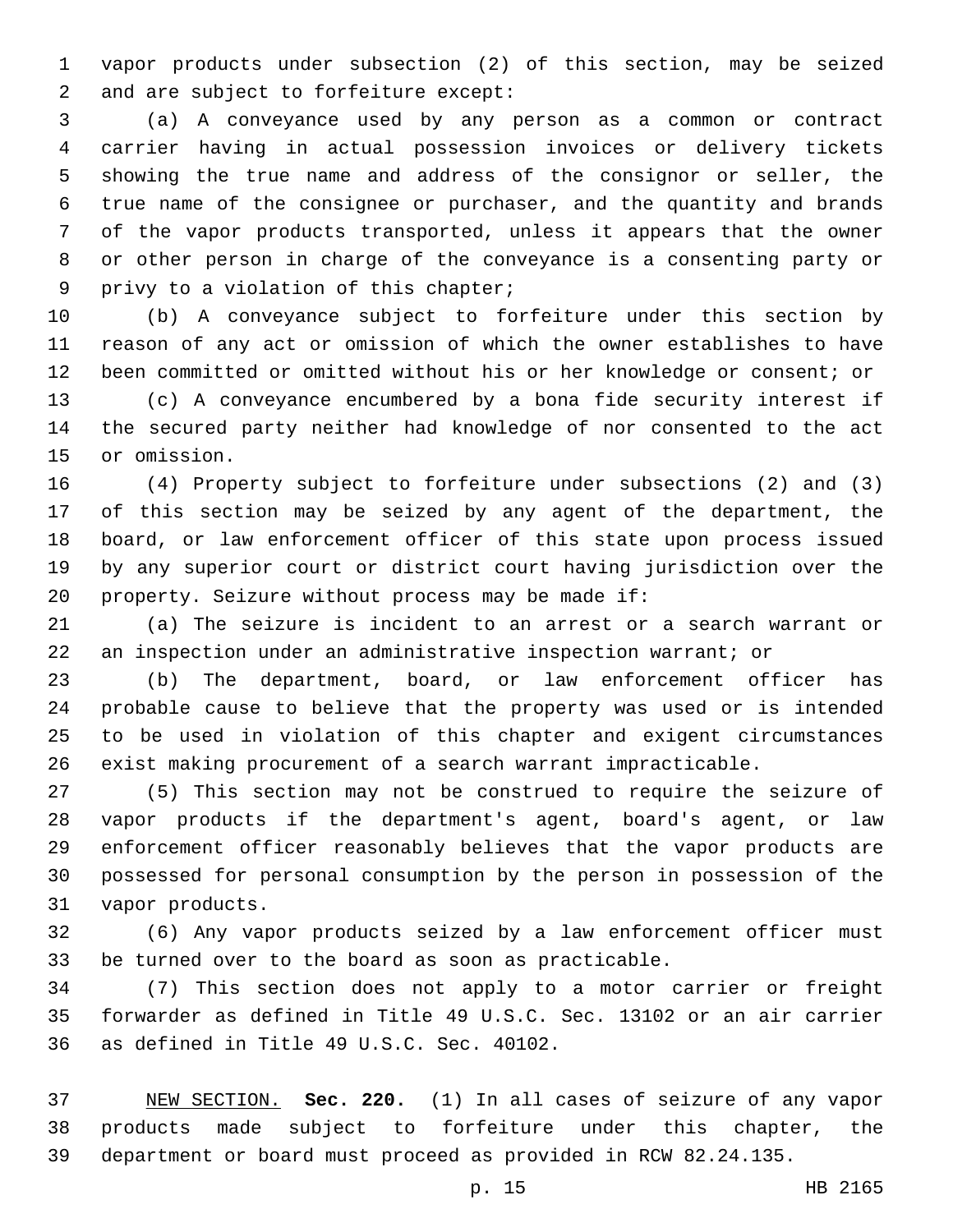(2) When vapor products are forfeited under this chapter, the 2 department or board may:

 (a) Retain the property for official use or upon application by any law enforcement agency of this state, another state, or the District of Columbia, or of the United States for the exclusive use of enforcing this chapter or the laws of any other state or the 7 District of Columbia or of the United States; or

 (b) Sell the vapor products at public auction to the highest bidder after due advertisement. Before delivering any of the goods to the successful bidder, the department or board must require the purchaser to pay the proper amount of any tax due. The proceeds of the sale must be first applied to the payment of all proper expenses of any investigation leading to the seizure and of the proceedings for forfeiture and sale, including expenses of seizure, maintenance of custody, advertising, and court costs. The balance of the proceeds and all money must be deposited in the general fund of the state. Proper expenses of investigation include costs incurred by any law enforcement agency or any federal, state, or local agency.

 (3) The department or the board may return any property seized under the provisions of this chapter when it is shown that there was no intention to violate the provisions of this chapter. When any property is returned under this section, the department or the board may return the property to the parties from whom they were seized if and when such parties have paid the proper amount of tax due under 25 this chapter.

 NEW SECTION. **Sec. 221.** When the department or the board has good reason to believe that any of the vapor products taxed under this chapter are being kept, sold, offered for sale, or given away in violation of the provisions of this chapter, it may make affidavit of facts describing the place or thing to be searched, before any judge of any court in this state, and the judge must issue a search warrant directed to the sheriff, any deputy, police officer, or duly authorized agent of the department or the board commanding him or her diligently to search any building, room in a building, place, or vehicle as may be designated in the affidavit and search warrant, and to seize the vapor products and hold them until disposed of by law.

 NEW SECTION. **Sec. 222.** (1) Preexisting inventories of vapor products are subject to the tax imposed in section 202 of this act.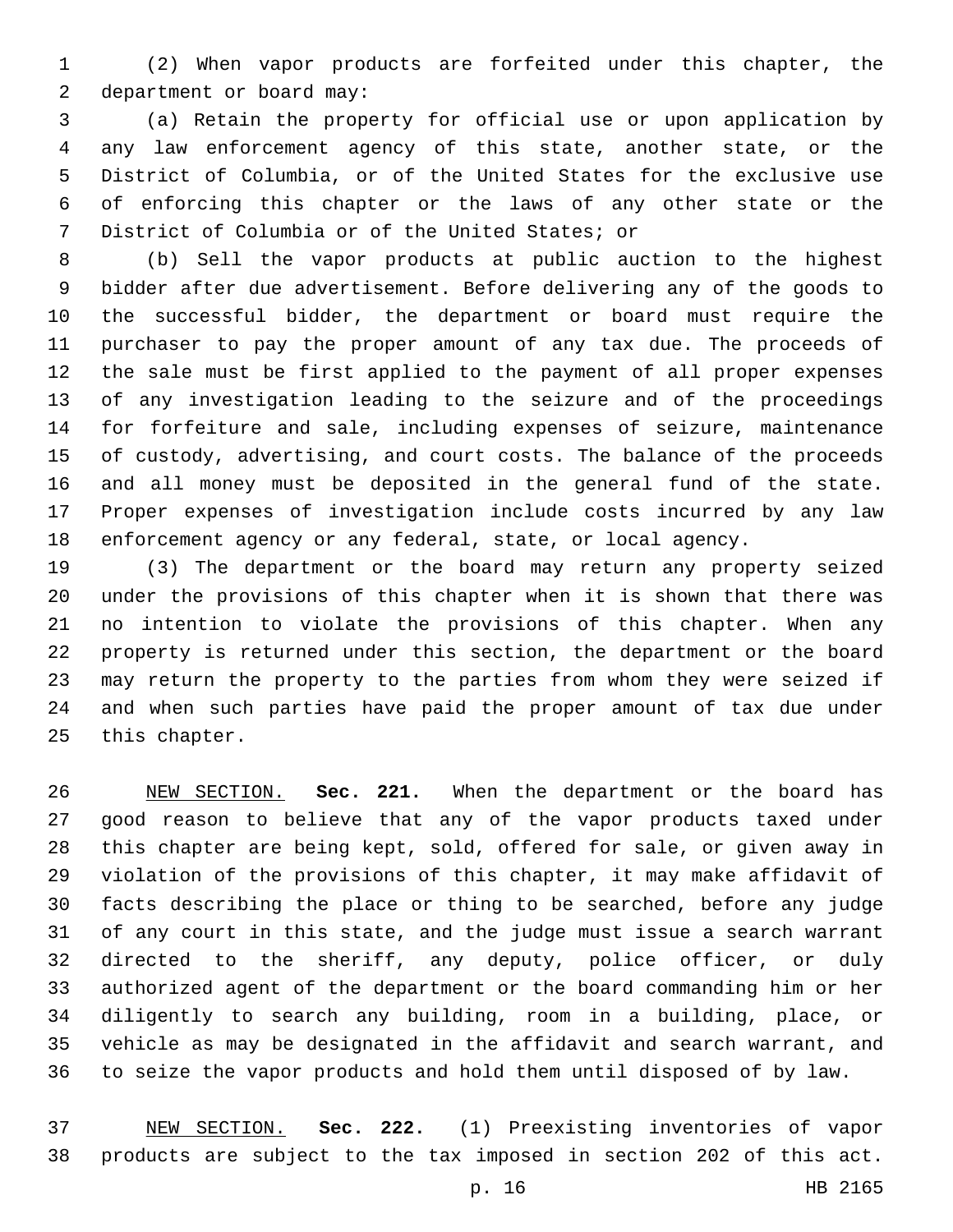All retailers and other distributors must report the tax due under section 202 of this act on preexisting inventories of vapor products on a form, as prescribed by the department, on or before October 31, 2017.4

 (2) A retailer required to comply with subsection (1) of this section is not required to obtain a distributor license as otherwise required under chapter 70.345 RCW as long as the retailer:

 (a) Does not sell vapor products other than to ultimate 9 consumers; and

 (b) Does not meet the definition of "distributor" in section 201 of this act other than with respect to the sale of that retailer's 12 preexisting inventory of vapor products.

 (3) Taxes may not be collected under section 202(2)(c) of this act from consumers with respect to any vapor products acquired before 15 the effective date of this section.

 (4) For purposes of this section, "preexisting inventory" means an inventory of vapor products located in this state as of the moment that section 202 of this act takes effect and held by a distributor for sale, handling, or distribution in this state.

 NEW SECTION. **Sec. 223.** (1) The taxes imposed by this chapter do not apply to the sale, use, consumption, handling, possession, or distribution of vapor products by an Indian retailer during the effective period of a vapor product tax contract subject to section 403 of this act or a vapor product tax agreement under section 404 of this act.

 (2) The definitions in section 402 of this act apply to this 27 section.

### **Part III Conforming Amendments**

 **Sec. 301.** RCW 66.08.145 and 2016 sp.s. c 38 s 29 are each 31 amended to read as follows:

 (1) The liquor and cannabis board may issue subpoenas in connection with any investigation, hearing, or proceeding for the production of books, records, and documents held under this chapter 35 or chapters 70.155, 70.158, 70.345, 82.24, ((and)) 82.26 ((RCW)), and 82.--- RCW (the new chapter created in section 503 of this act), and books and records of common carriers as defined in RCW 81.80.010, or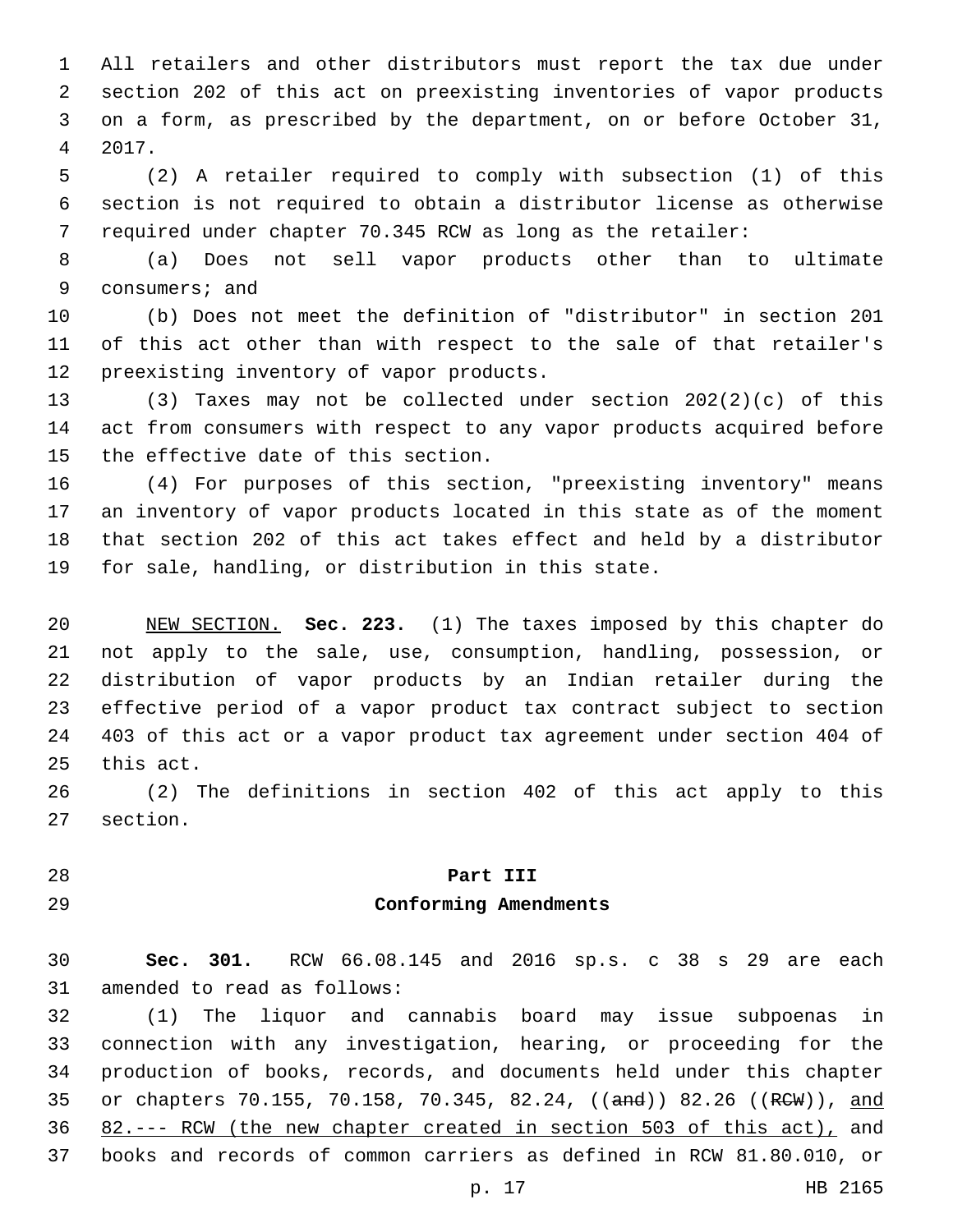vehicle rental agencies relating to the transportation or possession 2 of cigarettes or other tobacco products.

 (2) The liquor and cannabis board may designate individuals 4 authorized to sign subpoenas.

 (3) If any person is served a subpoena from the board for the production of records, documents, and books, and fails or refuses to obey the subpoena for the production of records, documents, and books when required to do so, the person is subject to proceedings for contempt, and the board may institute contempt of court proceedings in the superior court of Thurston county or in the county in which 11 the person resides.

 **Sec. 302.** RCW 66.44.010 and 1998 c 18 s 1 are each amended to 13 read as follows:

 (1) All county and municipal peace officers are hereby charged with the duty of investigating and prosecuting all violations of this title, and the penal laws of this state relating to the manufacture, importation, transportation, possession, distribution and sale of liquor, and all fines imposed for violations of this title and the penal laws of this state relating to the manufacture, importation, 20 transportation, possession, distribution and sale of liquor ((shall)) belong to the county, city or town wherein the court imposing the 22 fine is located, and ((shall)) must be placed in the general fund for payment of the salaries of those engaged in the enforcement of the provisions of this title and the penal laws of this state relating to the manufacture, importation, transportation, possession, 26 distribution and sale of liquor((: PROVIDED, That)). However, all fees, fines, forfeitures and penalties collected or assessed by a 28 district court because of the violation of a state law ((shall)) must be remitted as provided in chapter 3.62 RCW as now exists or is later 30 amended.

 (2) In addition to any and all other powers granted, the board 32 ((shall have)) has the power to enforce the penal provisions of this title and the penal laws of this state relating to the manufacture, importation, transportation, possession, distribution and sale of 35 liquor.

 (3) In addition to the other duties under this section, the board ((shall)) must enforce chapters  $82.24$  ((and)),  $82.26$  ((RCW)), and 82.--- RCW (the new chapter created in section 503 of this act).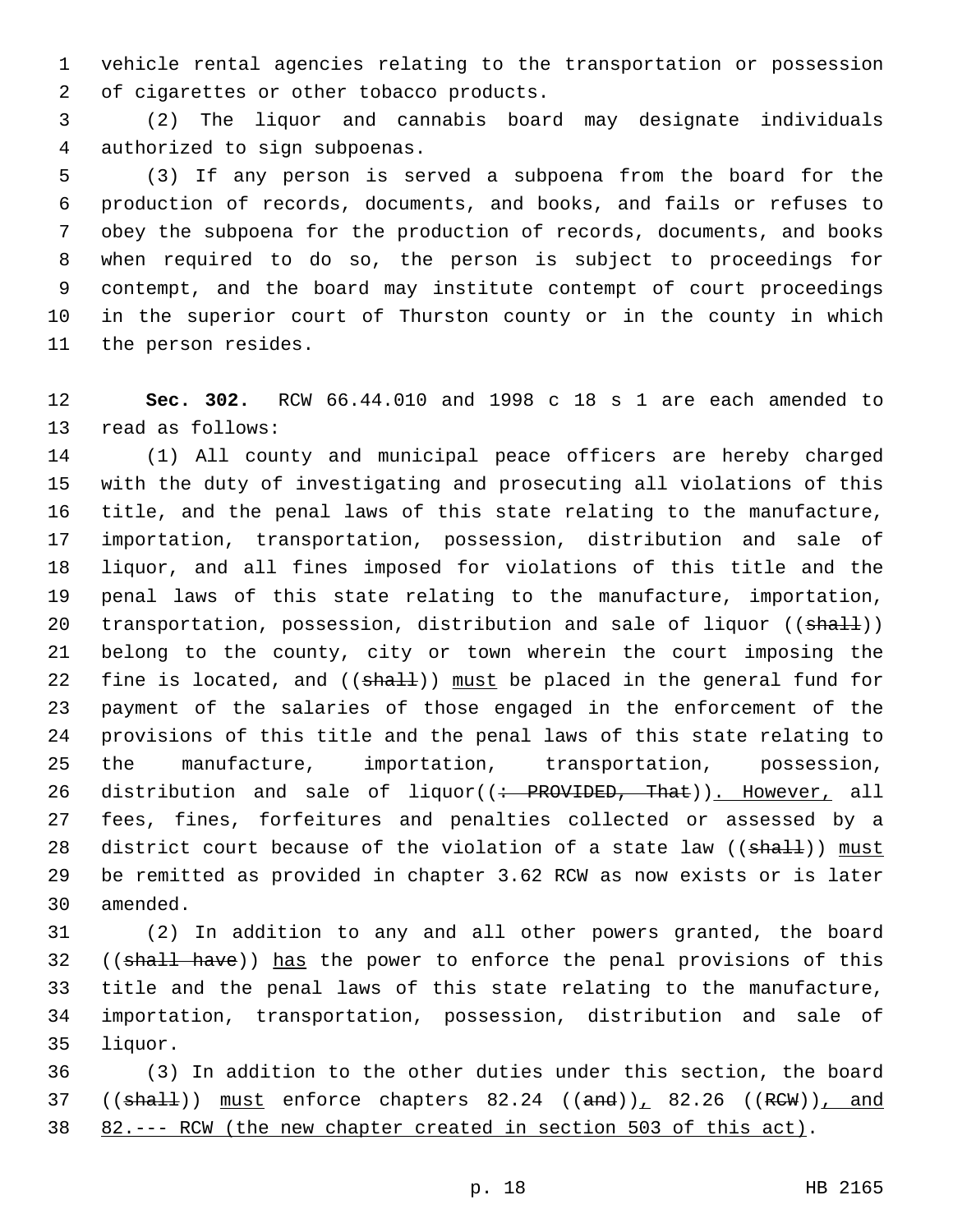(4) The board may appoint and employ, assign to duty and fix the compensation of, officers to be designated as liquor enforcement 3 officers. Such liquor enforcement officers ((shall)) have the power, under the supervision of the board, to enforce the penal provisions of this title and the penal laws of this state relating to the manufacture, importation, transportation, possession, distribution 7 and sale of liquor. They ((shall)) have the power and authority to serve and execute all warrants and process of law issued by the courts in enforcing the penal provisions of this title or of any penal law of this state relating to the manufacture, importation, transportation, possession, distribution and sale of liquor, and the 12 provisions of chapters 82.24 ((and)), 82.26 ((RCW)), and 82.--- RCW 13 (the new chapter created in section 503 of this act). They ((shall)) have the power to arrest without a warrant any person or persons found in the act of violating any of the penal provisions of this title or of any penal law of this state relating to the manufacture, importation, transportation, possession, distribution and sale of 18 liquor, and the provisions of chapters 82.24  $((and))_1$  82.26  $((RCW))_1$ and 82.--- RCW (the new chapter created in section 503 of this act).

 **Sec. 303.** RCW 82.24.510 and 2013 c 144 s 50 are each amended to 21 read as follows:

(1) The licenses issuable under this chapter are as follows:

- 23 (a) A wholesaler's license.
- 24 (b) A retailer's license.

 (2) Application for the licenses must be made through the business licensing system under chapter 19.02 RCW. The board must adopt rules regarding the regulation of the licenses. The board may refrain from the issuance of any license under this chapter if the board has reasonable cause to believe that the applicant has willfully withheld information requested for the purpose of determining the eligibility of the applicant to receive a license, or if the board has reasonable cause to believe that information submitted in the application is false or misleading or is not made in good faith. In addition, for the purpose of reviewing an application for a wholesaler's license or retailer's license and for considering the denial, suspension, or revocation of any such license, the board may consider any prior criminal conduct of the applicant, including an administrative violation history record with the board and a criminal history record information check within the previous five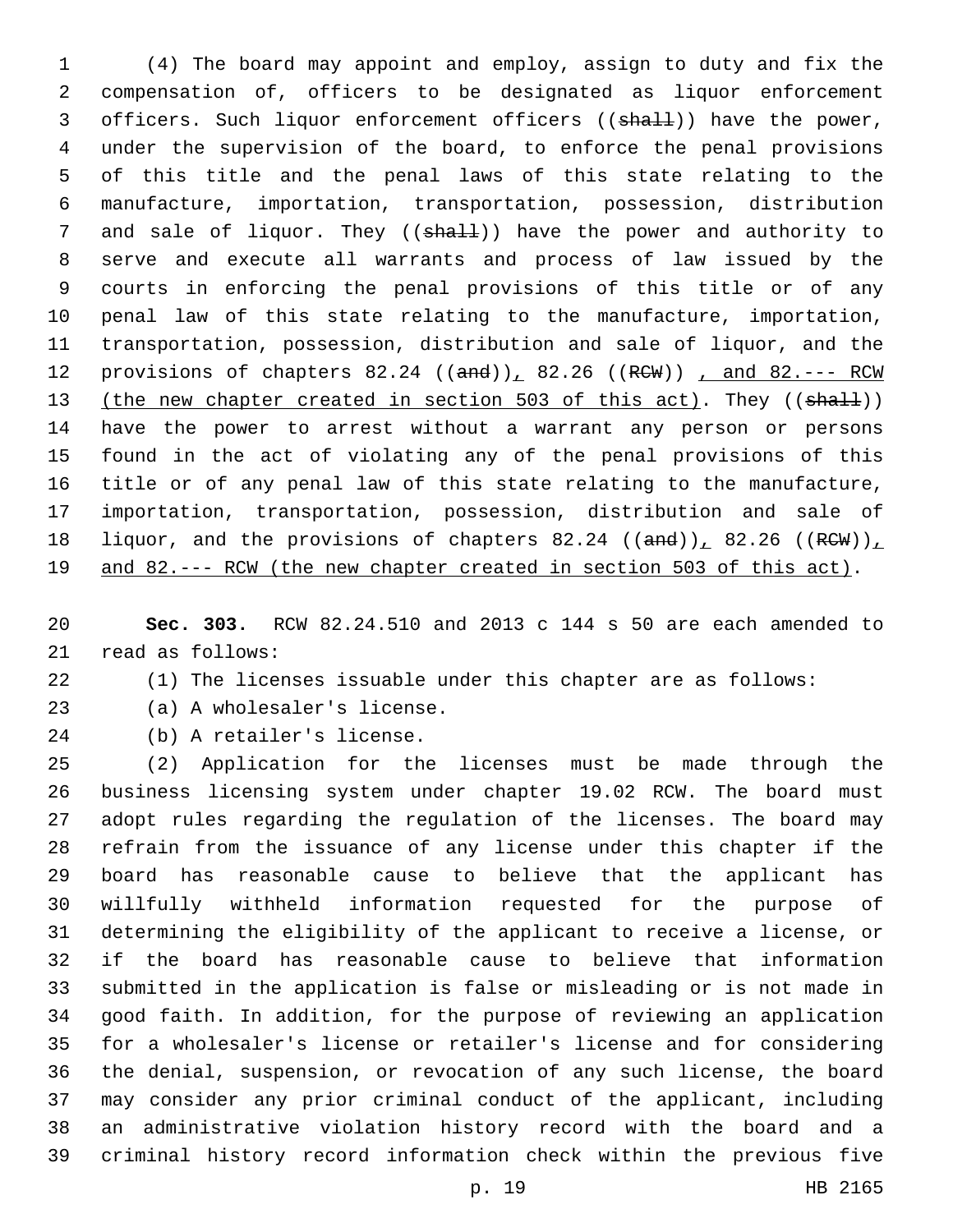years, in any state, tribal, or federal jurisdiction in the United States, its territories, or possessions, and the provisions of RCW 9.95.240 and chapter 9.96A RCW do not apply to such cases. The board may, in its discretion, grant or refuse the wholesaler's license or retailer's license, subject to the provisions of RCW 82.24.550.

 (3) No person may qualify for a wholesaler's license or a retailer's license under this section without first undergoing a criminal background check. The background check must be performed by the board and must disclose any criminal conduct within the previous five years in any state, tribal, or federal jurisdiction in the United States, its territories, or possessions. A person who possesses a valid license on July 22, 2001, is subject to this subsection and subsection (2) of this section beginning on the date of the person's business license expiration under chapter 19.02 RCW, and thereafter. If the applicant or licensee also has a license 16 issued under chapter  $66.24$   $((e\texttt{F}))$   $82.26$  or  $70.345$  RCW, the 17 background check done under the authority of chapter 66.24  $((\theta \cdot \mathbf{r}))_L$ 18 82.26, or 70.345 RCW satisfies the requirements of this section.

 (4) Each such license expires on the business license expiration date, and each such license must be continued annually if the licensee has paid the required fee and complied with all the provisions of this chapter and the rules of the board made pursuant 23 thereto.

 (5) Each license and any other evidence of the license that the board requires must be exhibited in each place of business for which it is issued and in the manner required for the display of a business 27 license.

 **Sec. 304.** RCW 82.24.550 and 2015 c 86 s 307 are each amended to read as follows:29

 (1) The board must enforce the provisions of this chapter. The board may adopt, amend, and repeal rules necessary to enforce the 32 provisions of this chapter.

 (2) The department may adopt, amend, and repeal rules necessary to administer the provisions of this chapter. The board may revoke or suspend the license or permit of any wholesale or retail cigarette dealer in the state upon sufficient cause appearing of the violation of this chapter or upon the failure of such licensee to comply with 38 any of the provisions of this chapter.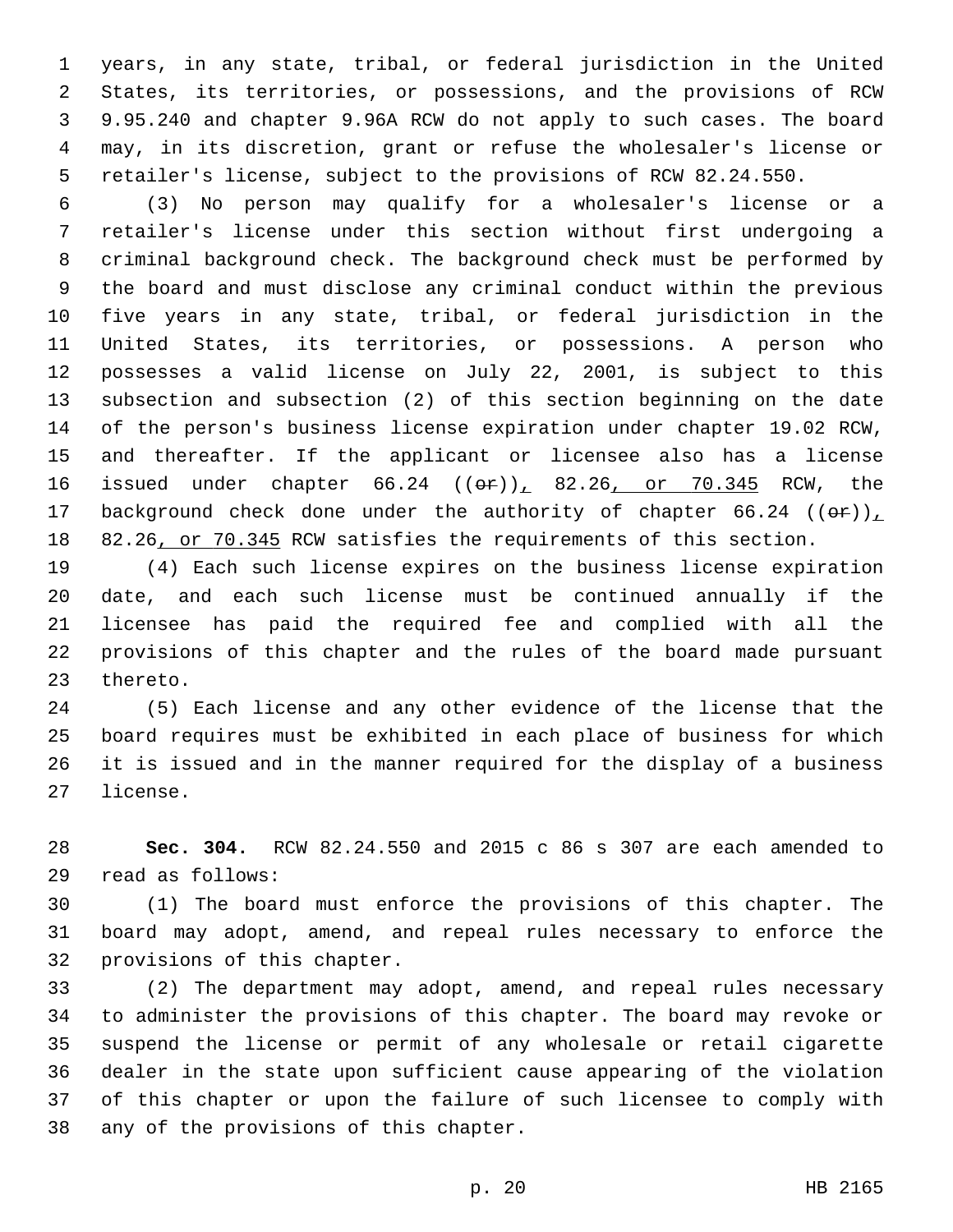(3) A license may not be suspended or revoked except upon notice to the licensee and after a hearing as prescribed by the board. The board, upon finding that the licensee has failed to comply with any provision of this chapter or any rule adopted under this chapter, must, in the case of the first offense, suspend the license or licenses of the licensee for a period of not less than thirty consecutive business days, and, in the case of a second or further offense, must suspend the license or licenses for a period of not less than ninety consecutive business days nor more than twelve months, and, in the event the board finds the licensee has been guilty of willful and persistent violations, it may revoke the 12 license or licenses.

 (4) Any licenses issued under chapter 82.26 or 70.345 RCW to a person whose license or licenses have been suspended or revoked under this section must also be suspended or revoked during the period of 16 suspension or revocation under this section.

 (5) Any person whose license or licenses have been revoked under this section may reapply to the board at the expiration of one year from the date of revocation of the license or licenses. The license or licenses may be approved by the board if it appears to the satisfaction of the board that the licensee will comply with the provisions of this chapter and the rules adopted under this chapter.

 (6) A person whose license has been suspended or revoked may not sell cigarettes or tobacco products or permit cigarettes or tobacco products to be sold during the period of such suspension or revocation on the premises occupied by the person or upon other premises controlled by the person or others or in any other manner or 28 form whatever.

 (7) Any determination and order by the board, and any order of suspension or revocation by the board of the license or licenses issued under this chapter, or refusal to reinstate a license or licenses after revocation is reviewable by an appeal to the superior court of Thurston county. The superior court must review the order or ruling of the board and may hear the matter de novo, having due regard to the provisions of this chapter and the duties imposed upon 36 the board.

 (8) If the board makes an initial decision to deny a license or renewal, or suspend or revoke a license, the applicant may request a hearing subject to the applicable provisions under Title 34 RCW.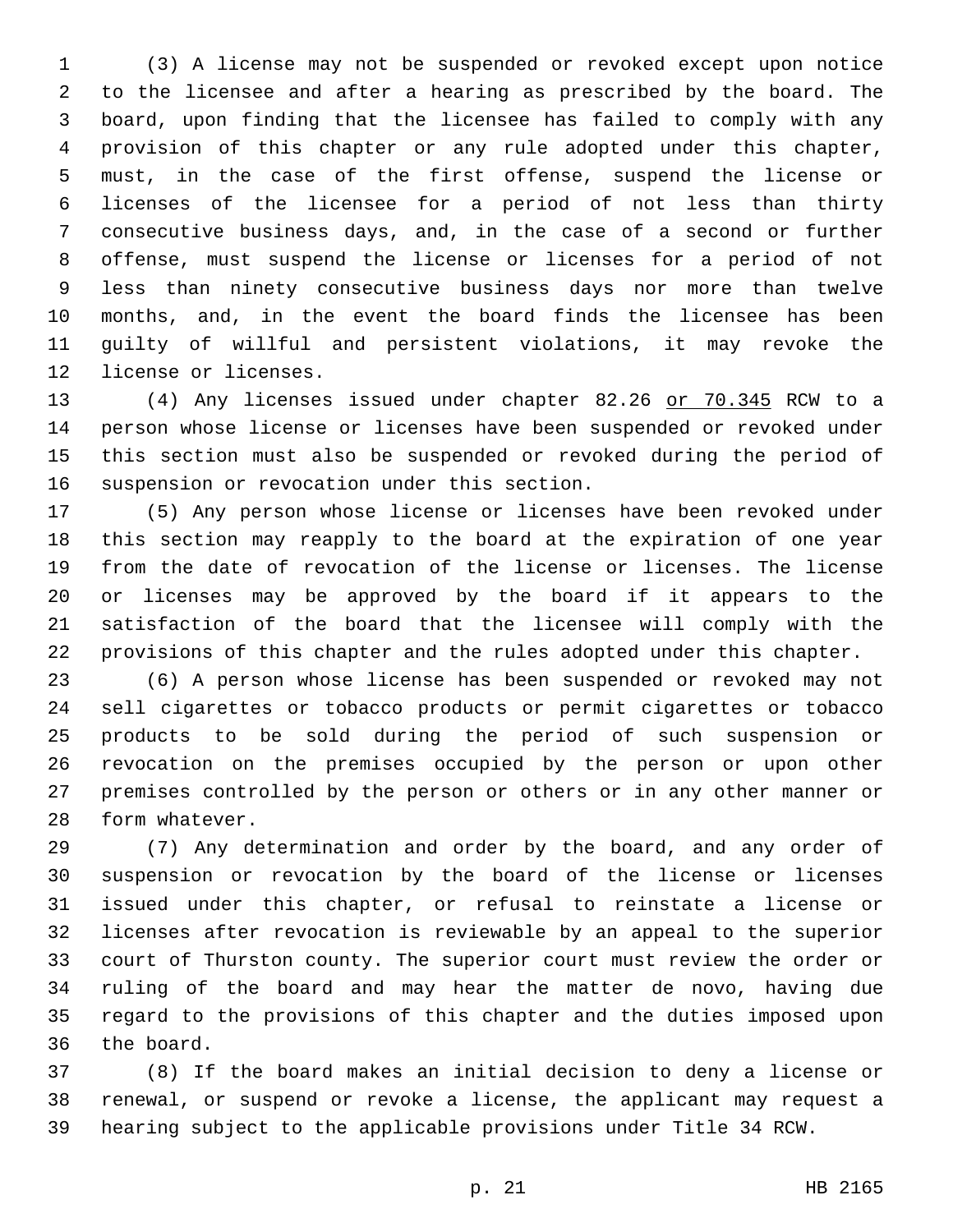(9) For purposes of this section, "tobacco products" has the same meaning as in RCW 82.26.010.2

 **Sec. 305.** RCW 82.26.060 and 2009 c 154 s 3 are each amended to 4 read as follows:

5 (1) Every distributor ((shall)) must keep at each place of business complete and accurate records for that place of business, including itemized invoices, of tobacco products held, purchased, manufactured, brought in or caused to be brought in from without the state, or shipped or transported to retailers in this state, and of 10 all sales of tobacco products made.

11 (2) These records ((shall)) must show the names and addresses of purchasers, the inventory of all tobacco products, and other pertinent papers and documents relating to the purchase, sale, or disposition of tobacco products. All invoices and other records 15 required by this section to be kept ((shall)) must be preserved for a period of five years from the date of the invoices or other documents or the date of the entries appearing in the records.

 (3) At any time during usual business hours the department, board, or its duly authorized agents or employees, may enter any place of business of a distributor, without a search warrant, and inspect the premises, the records required to be kept under this chapter, and the tobacco products contained therein, to determine whether or not all the provisions of this chapter are being fully complied with. If the department, board, or any of its agents or employees, are denied free access or are hindered or interfered with in making such examination, the registration certificate issued under 27 RCW 82.32.030 of the distributor at such premises ((shall be)) is subject to revocation, and any licenses issued under this chapter or 29 chapter 82.24 or 70.345 RCW are subject to suspension or revocation, 30 by the department or board.

 **Sec. 306.** RCW 82.26.080 and 2005 c 180 s 5 are each amended to 32 read as follows:

33 (1) Every retailer ((shall)) must procure itemized invoices of 34 all tobacco products purchased. The invoices ((shall)) must show the seller's name and address, the date of purchase, and all prices and 36 discounts.

37 (2) The retailer ((shall)) must keep at each retail outlet copies of complete, accurate, and legible invoices for that retail outlet or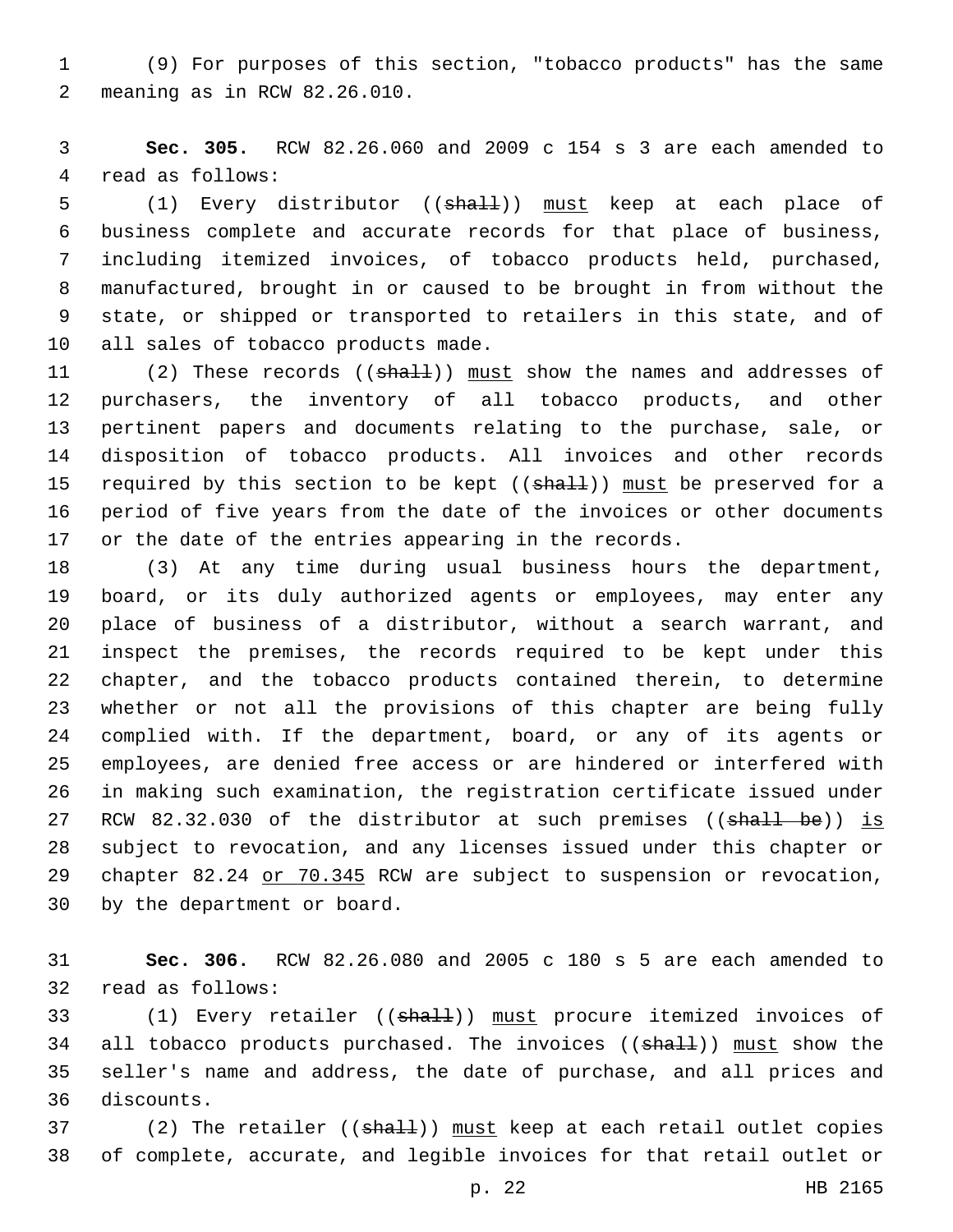place of business. All invoices required to be kept under this 2 section ((shall)) must be preserved for five years from the date of 3 purchase.

 (3) At any time during usual business hours the department, board, or its duly authorized agents or employees may enter any retail outlet without a search warrant, and inspect the premises for invoices required to be kept under this section and the tobacco products contained in the retail outlet, to determine whether or not all the provisions of this chapter are being fully complied with. If the department, board, or any of its agents or employees, are denied free access or are hindered or interfered with in making the inspection, the registration certificate issued under RCW 82.32.030 of the retailer at the premises is subject to revocation, and any 14 licenses issued under this chapter or chapter 82.24 or 70.345 RCW are subject to suspension or revocation by the department.

 **Sec. 307.** RCW 82.26.150 and 2013 c 144 s 52 are each amended to 17 read as follows:

 (1) The licenses issuable by the board under this chapter are as 19 follows:

20 (a) A distributor's license; and

21 (b) A retailer's license.

 (2) Application for the licenses must be made through the business licensing system under chapter 19.02 RCW. The board may adopt rules regarding the regulation of the licenses. The board may refuse to issue any license under this chapter if the board has reasonable cause to believe that the applicant has willfully withheld information requested for the purpose of determining the eligibility of the applicant to receive a license, or if the board has reasonable cause to believe that information submitted in the application is false or misleading or is not made in good faith. In addition, for the purpose of reviewing an application for a distributor's license or retailer's license and for considering the denial, suspension, or revocation of any such license, the board may consider criminal conduct of the applicant, including an administrative violation history record with the board and a criminal history record information check within the previous five years, in any state, tribal, or federal jurisdiction in the United States, its territories, or possessions, and the provisions of RCW 9.95.240 and chapter 9.96A RCW do not apply to such cases. The board may, in its

p. 23 HB 2165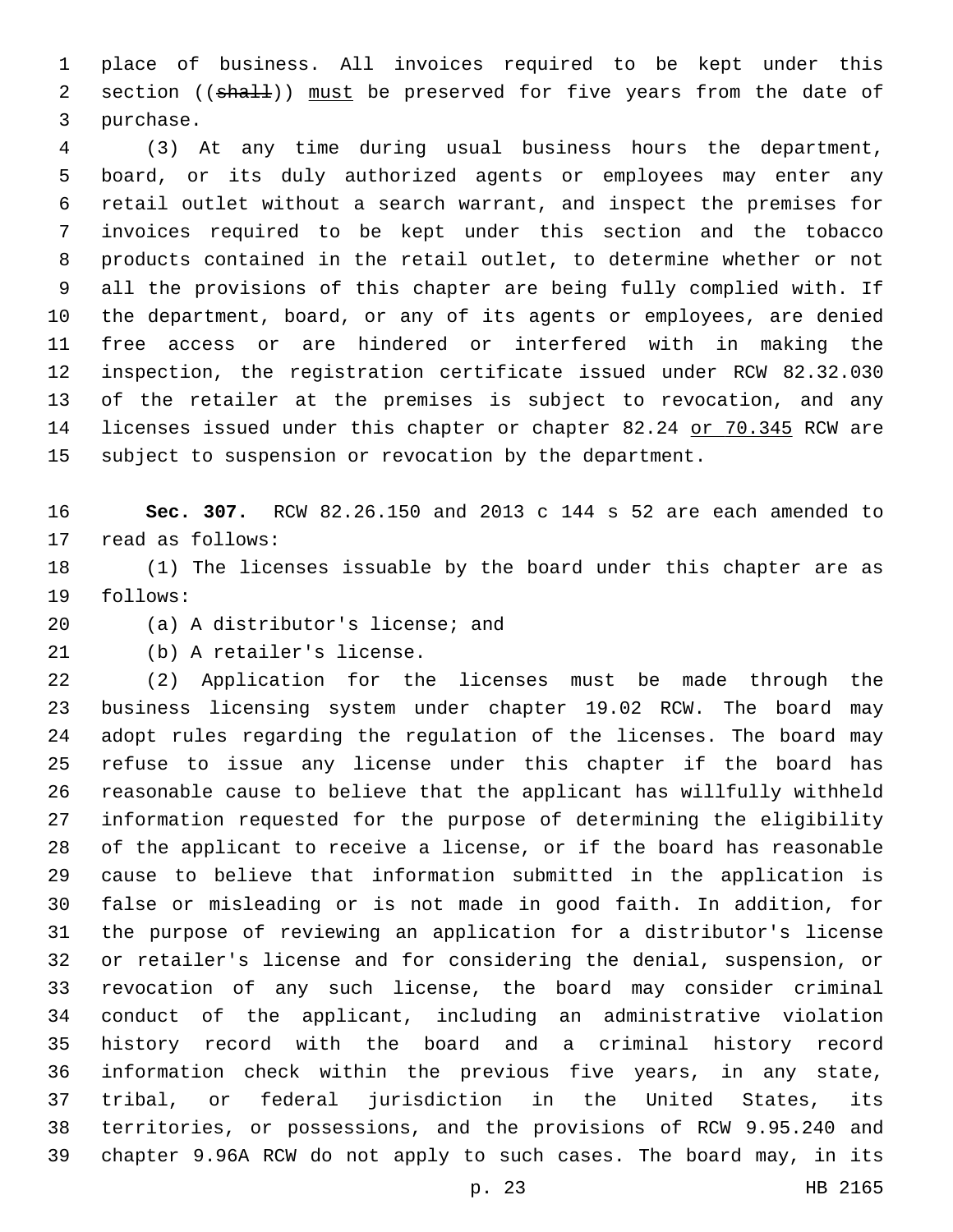discretion, issue or refuse to issue the distributor's license or retailer's license, subject to the provisions of RCW 82.26.220.

 (3) No person may qualify for a distributor's license or a retailer's license under this section without first undergoing a criminal background check. The background check must be performed by the board and must disclose any criminal conduct within the previous five years in any state, tribal, or federal jurisdiction in the United States, its territories, or possessions. If the applicant or 9 licensee also has a license issued under chapter  $66.24$  (( $\Theta$ r)),  $82.24$ 10 or 70.345 RCW, the background check done under the authority of chapter 66.24 or 82.24 RCW satisfies the requirements of this 12 section.

 (4) Each license issued under this chapter expires on the business license expiration date. The license must be continued annually if the licensee has paid the required fee and complied with all the provisions of this chapter and the rules of the board adopted 17 pursuant to this chapter.

 (5) Each license and any other evidence of the license required under this chapter must be exhibited in each place of business for which it is issued and in the manner required for the display of a 21 business license.

 **Sec. 308.** RCW 82.26.220 and 2015 c 86 s 308 are each amended to 23 read as follows:

 (1) The board must enforce this chapter. The board may adopt, amend, and repeal rules necessary to enforce this chapter.

 (2) The department may adopt, amend, and repeal rules necessary to administer this chapter. The board may revoke or suspend the distributor's or retailer's license of any distributor or retailer of tobacco products in the state upon sufficient cause showing a violation of this chapter or upon the failure of the licensee to 31 comply with any of the rules adopted under it.

 (3) A license may not be suspended or revoked except upon notice to the licensee and after a hearing as prescribed by the board. The board, upon finding that the licensee has failed to comply with any provision of this chapter or of any rule adopted under it, must, in the case of the first offense, suspend the license or licenses of the licensee for a period of not less than thirty consecutive business days, and in the case of a second or further offense, suspend the license or licenses for a period of not less than ninety consecutive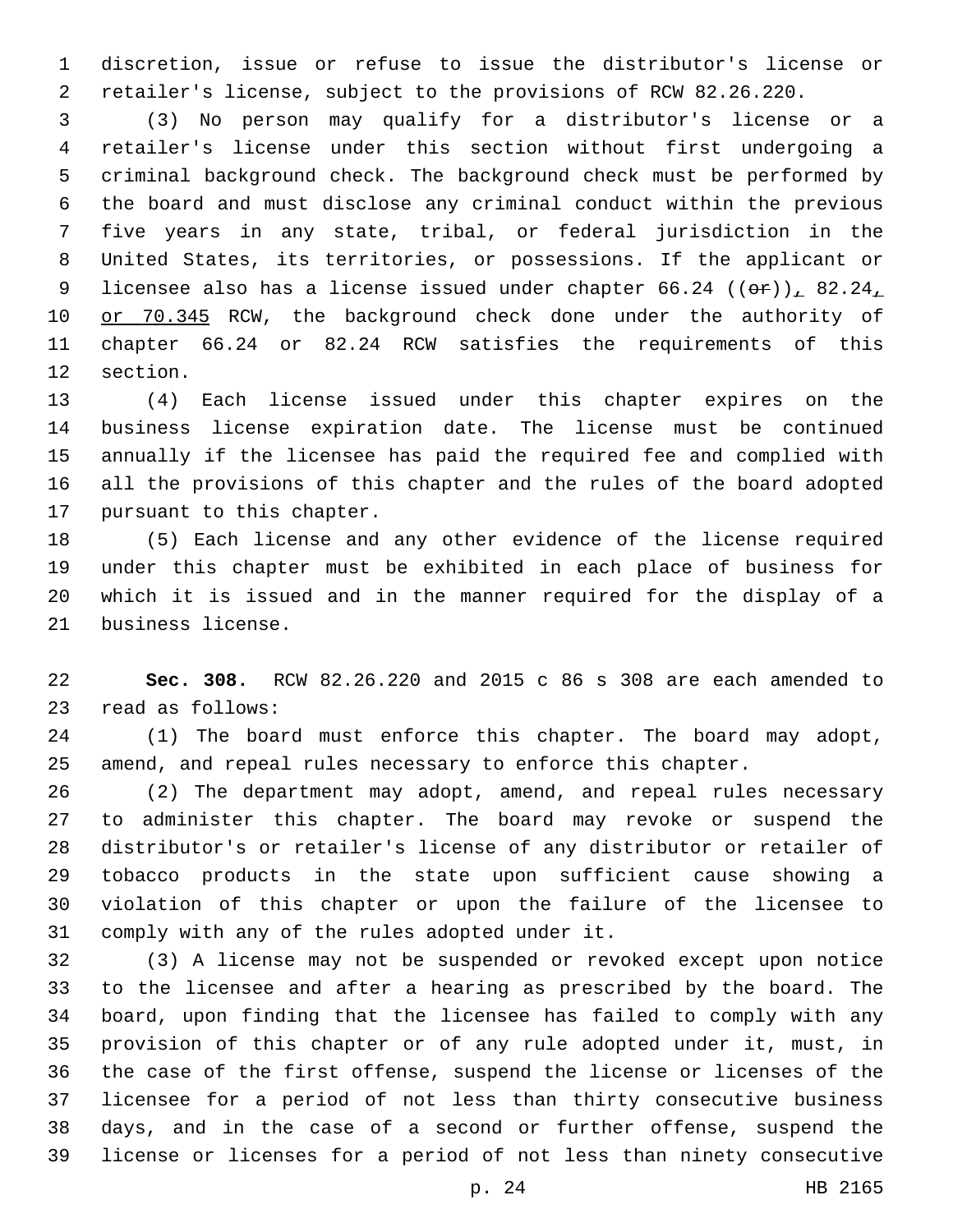business days but not more than twelve months, and in the event the board finds the licensee has been guilty of willful and persistent 3 violations, it may revoke the license or licenses.

 (4) Any licenses issued under chapter 82.24 or 70.345 RCW to a person whose license or licenses have been suspended or revoked under this section must also be suspended or revoked during the period of 7 suspension or revocation under this section.

 (5) Any person whose license or licenses have been revoked under this section may reapply to the board at the expiration of one year of the license or licenses. The license or licenses may be approved by the board if it appears to the satisfaction of the board that the licensee will comply with the provisions of this chapter and the 13 rules adopted under it.

 (6) A person whose license has been suspended or revoked may not sell tobacco products or cigarettes or permit tobacco products or cigarettes to be sold during the period of suspension or revocation on the premises occupied by the person or upon other premises controlled by the person or others or in any other manner or form.

 (7) Any determination and order by the board, and any order of suspension or revocation by the board of the license or licenses issued under this chapter, or refusal to reinstate a license or licenses after revocation is reviewable by an appeal to the superior court of Thurston county. The superior court must review the order or ruling of the board and may hear the matter de novo, having due regard to the provisions of this chapter and the duties imposed upon 26 the board.

 (8) If the board makes an initial decision to deny a license or renewal, or suspend or revoke a license, the applicant may request a hearing subject to the applicable provisions under Title 34 RCW.

 **Sec. 309.** RCW 82.32.300 and 1997 c 420 s 9 are each amended to 31 read as follows:

 (1) The administration of this and chapters 82.04 through 82.27 33 RCW of this title is vested in the department ((of revenue which 34 shall)), which must prescribe forms and rules of procedure for the determination of the taxable status of any person, for the making of returns and for the ascertainment, assessment and collection of taxes 37 and penalties imposed thereunder.

38  $(2)$  The department (( $ef$  revenue shall)) must make and publish rules and regulations, not inconsistent therewith, necessary to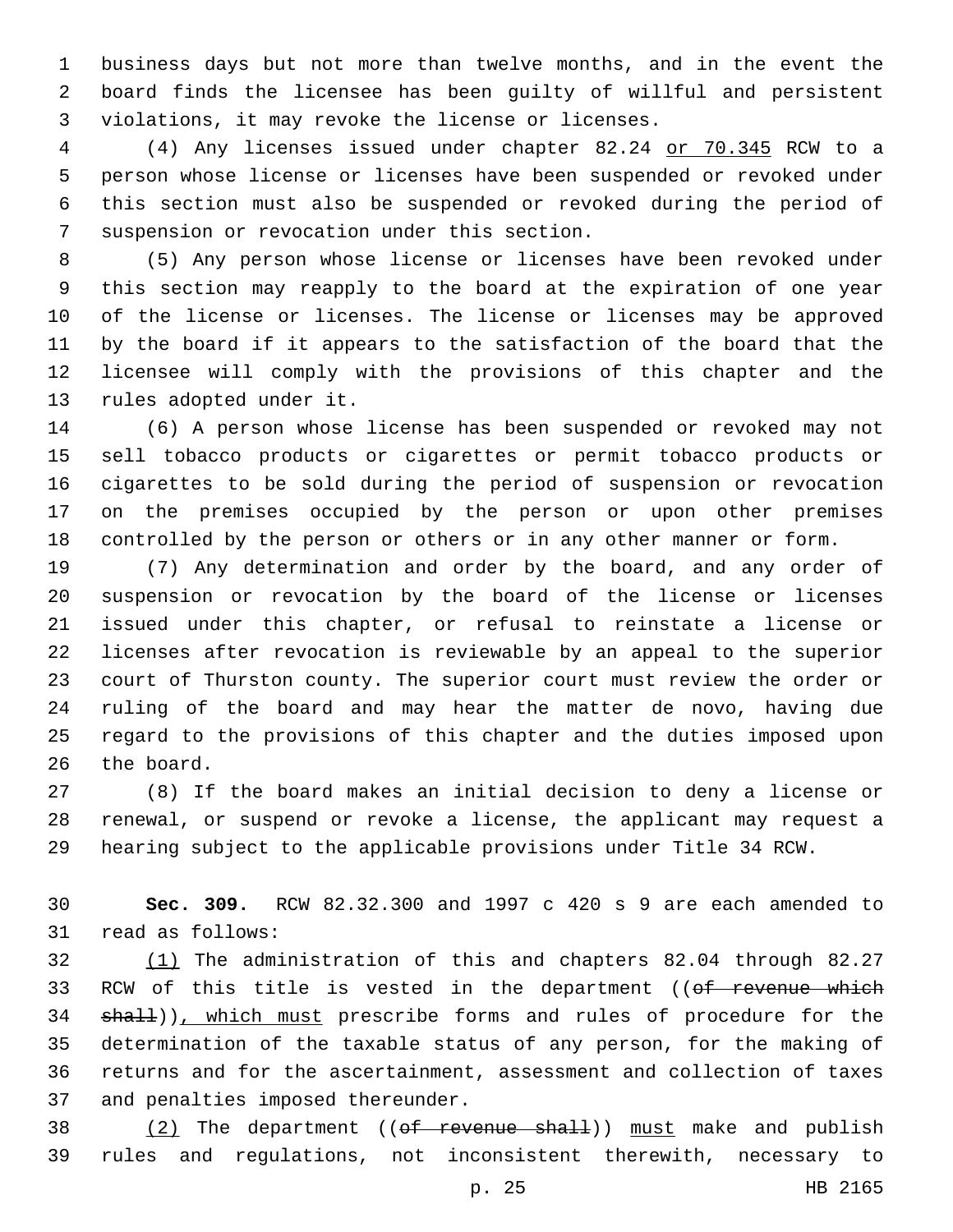1 enforce provisions of this chapter and chapters 82.02 through 82.23B 2 and 82.27 RCW, and the liquor ((eontrol)) and cannabis board 3 ((shall)) must make and publish rules necessary to enforce chapters 4 82.24 ((and)), 82.26 ((RCW)), and 82.--- RCW (the new chapter created 5 in section 503 of this act), which ((shall have)) has the same force 6 and effect as if specifically included therein, unless declared 7 invalid by the judgment of a court of record not appealed from.

8 (3) The department may employ such clerks, specialists, and other 9 assistants as are necessary. Salaries and compensation of such 10 employees ((shall)) must be fixed by the department and ((shall be)) 11 charged to the proper appropriation for the department.

12 (4) The department ((shall)) must exercise general supervision of 13 the collection of taxes and, in the discharge of such duty, may 14 institute and prosecute such suits or proceedings in the courts as 15 may be necessary and proper.

#### 16 **Part IV**

#### 17 **Tribal Compacting**

18 **Sec. 401.** RCW 43.06.450 and 2001 c 235 s 1 are each amended to 19 read as follows:

20 The legislature intends to further the government-to-government 21 relationship between the state of Washington and Indians in the state 22 of Washington by authorizing the governor to enter into contracts 23 concerning the sale of cigarettes and vapor products. The legislature 24 finds that these cigarette tax and vapor product tax contracts will 25 provide a means to promote economic development, provide needed 26 revenues for tribal governments and Indian persons, and enhance 27 enforcement of the state's cigarette  $\text{tax } ((\text{law}))$  and vapor product 28 tax, ultimately saving the state money and reducing conflict. In 29 addition, it is the intent of the legislature that the negotiations 30 and the ensuing contracts  $((shall))$  have no impact on the state's 31 share of the proceeds under the master settlement agreement entered 32 into on November 23, 1998, by the state. Chapter 235, Laws of 2001 33 ((does)) and this act do not constitute a grant of taxing authority 34 to any Indian tribe nor  $((\text{does it}))$  do they provide precedent for the 35 taxation of non-Indians on fee land.

36 NEW SECTION. **Sec. 402.** A new section is added to chapter 43.06 37 RCW to read as follows: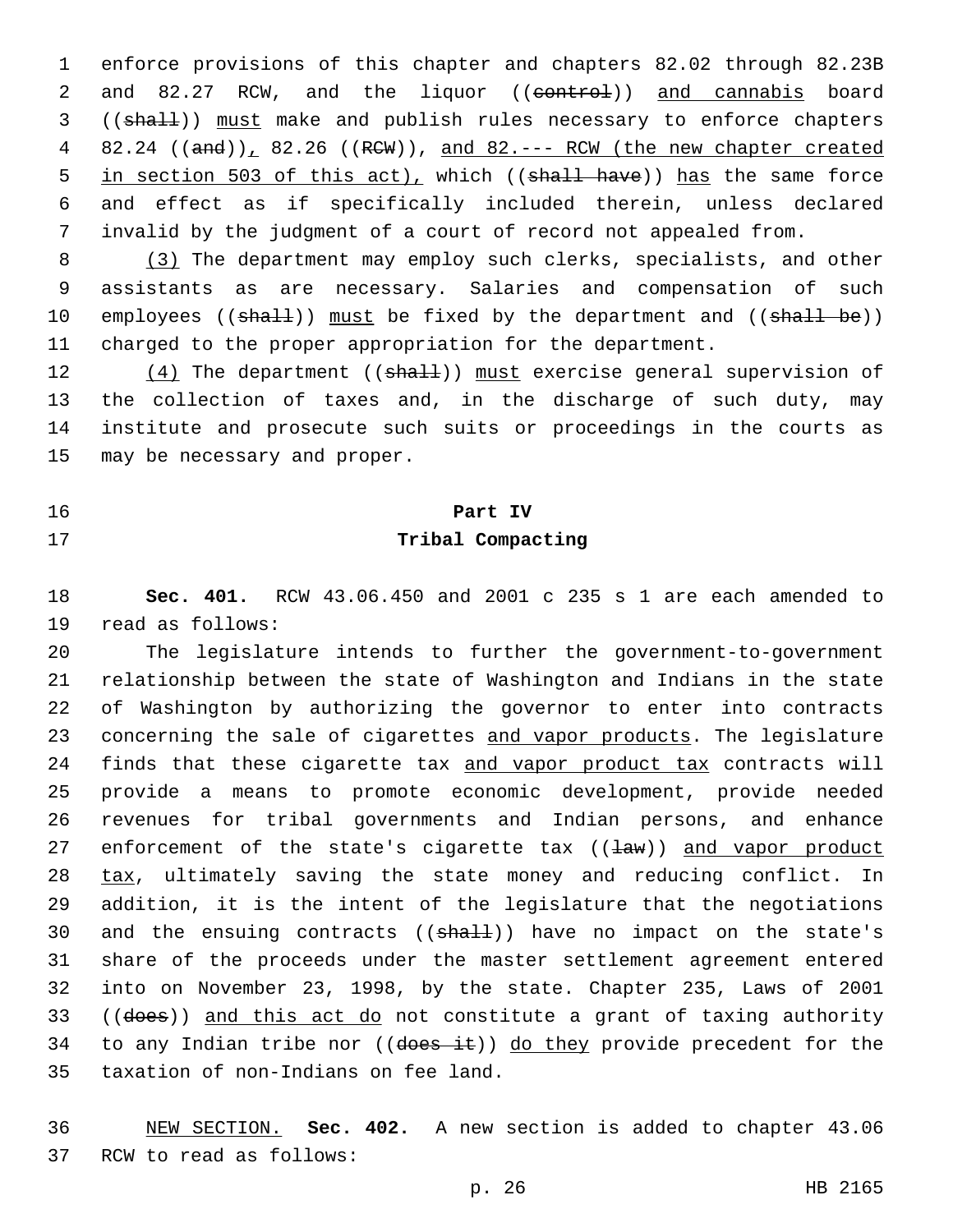(1) The governor may enter into vapor product tax contracts concerning the sale of vapor products. All vapor product tax contracts must meet the requirements for vapor product tax contracts under this section.4

 (2) Vapor product tax contracts must be in regard to retail sales in which Indian retailers make delivery and physical transfer of possession of the vapor products from the seller to the buyer within Indian country, and are not in regard to transactions by non-Indian retailers. In addition, contracts must provide that retailers may not sell or give, or permit to be sold or given, vapor products to any person who is under the state legal age for the purchase of vapor 12 products.

 (3) A vapor product tax contract with a tribe must provide for a tribal vapor product tax in lieu of all state vapor product taxes and state and local sales and use taxes on sales of vapor products in Indian country by Indian retailers. The tribe may allow an exemption 17 for sales to tribal members.

 (4) Vapor product tax contracts must provide that retailers must 19 purchase vapor products only from:

 (a) Wholesalers or manufacturers licensed to do business in the 21 state of Washington;

 (b) Out-of-state wholesalers or manufacturers who, although not licensed to do business in the state of Washington, agree to comply with the terms of the vapor product tax contract, are certified to the state as having so agreed, and do in fact so comply. However, the state may in its sole discretion exercise its administrative and enforcement powers over such wholesalers or manufacturers to the 28 extent permitted by law;

 (c) A tribal wholesaler that purchases only from a wholesaler or manufacturer described in (a), (b), or (d) of this subsection; and

31 (d) A tribal manufacturer.

 (5) Vapor product tax contracts must be for renewable periods of 33 no more than eight years.

 (6) Vapor product tax contracts must include provisions for compliance, such as transport and notice requirements, inspection procedures, recordkeeping, and audit requirements.

 (7) Tax revenue retained by a tribe must be used for essential government services. Use of tax revenue for subsidization of vapor 39 products and food retailers is prohibited.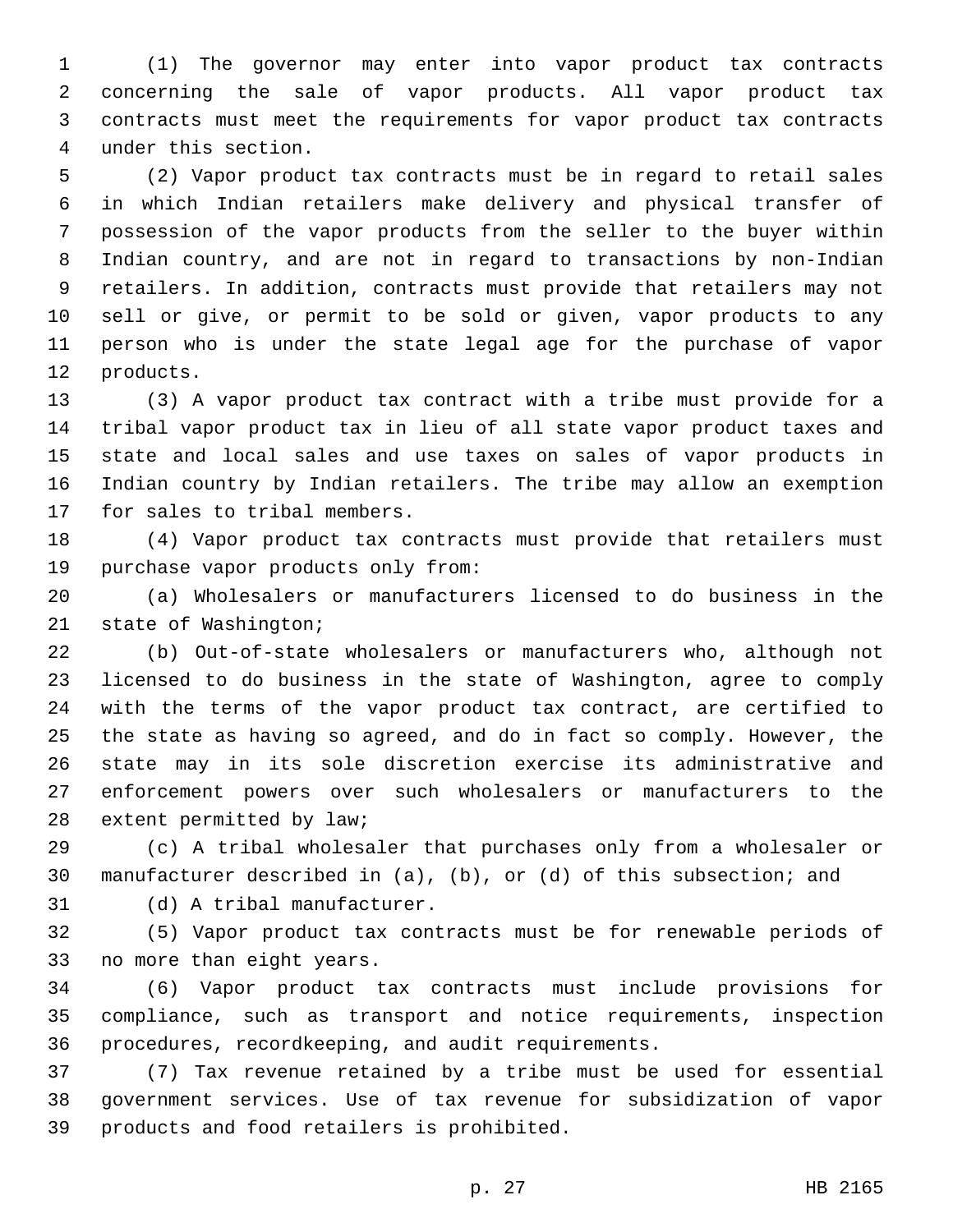(8) The vapor product tax contract may include provisions to resolve disputes using a nonjudicial process, such as mediation.

 (9) The governor may delegate the power to negotiate vapor product tax contracts to the department of revenue. The department of revenue must consult with the liquor and cannabis board during the negotiations.6

 (10) Information received by the state or open to state review under the terms of a contract is subject to the provisions of RCW 9 82.32.330.

 (11) It is the intent of the legislature that the liquor and cannabis board and the department of revenue continue the division of duties and shared authority under chapter 82.--- RCW (the new chapter created in section 503 of this act) and therefore the liquor and cannabis board is responsible for enforcement activities that come under the terms of chapter 82.--- RCW (the new chapter created in 16 section 503 of this act).

 (12) Each vapor product tax contract must include a procedure for notifying the other party that a violation has occurred, a procedure for establishing whether a violation has in fact occurred, an opportunity to correct such violation, and a provision providing for termination of the contract should the violation fail to be resolved through this process, such termination subject to mediation should the terms of the contract so allow. A contract must provide for termination of the contract if resolution of a dispute does not occur within twenty-four months from the time notification of a violation has occurred. Intervening violations do not extend this time period. In addition, the contract must include provisions delineating the respective roles and responsibilities of the tribe, the department of 29 revenue, and the liquor and cannabis board.

 (13) The definitions in this subsection apply throughout this section unless the context clearly requires otherwise.

 (a) "Essential government services" means services such as tribal administration, public facilities, fire, police, public health, education, job services, sewer, water, environmental and land use, transportation, utility services, and economic development.

 (b) "Indian country" has the same meaning as provided in RCW 82.24.010.37

- 
- (c) "Indian retailer" or "retailer" means:38

(i) A retailer wholly owned and operated by an Indian tribe;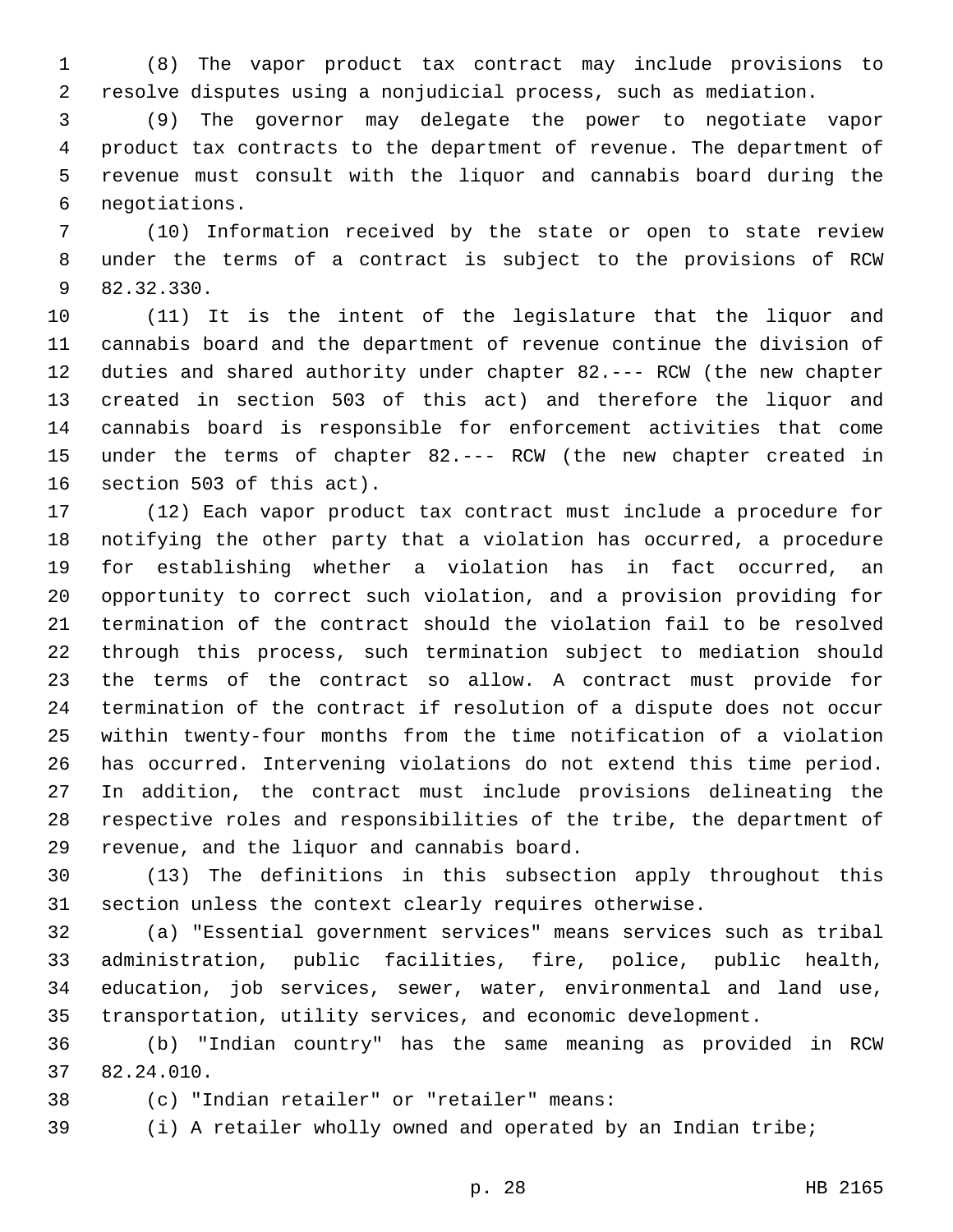(ii) A business wholly owned and operated by a tribal member and 2 licensed by the tribe; or

 (iii) A business owned and operated by the Indian person or persons in whose name the land is held in trust.4

 (d) "Indian tribe" or "tribe" means a federally recognized Indian tribe located within the geographical boundaries of the state of 7 Washington.

 (e) "Vapor products" has the same meaning as provided in section 9 201 of this act.

 NEW SECTION. **Sec. 403.** A new section is added to chapter 43.06 11 RCW to read as follows:

 (1) The governor is authorized to enter into vapor product tax contracts with federally recognized Indian tribes located within the geographical boundaries of the state of Washington, except the Puyallup Tribe of Indians. Each contract adopted under this section must provide that the tribal vapor product tax rate be one hundred percent of the state vapor product tax and state and local sales and use taxes. The tribal vapor product tax is in lieu of the state vapor product tax and state and local sales and use taxes, as provided in 20 section  $402(3)$  of this act.

 (2) A vapor product tax contract under this section is subject to 22 section 402 of this act.

 NEW SECTION. **Sec. 404.** A new section is added to chapter 43.06 24 RCW to read as follows:

 (1) The governor may enter into a vapor product tax agreement with the Puyallup Tribe of Indians concerning the sale of vapor products, subject to the limitations in this section. The legislature intends to address the uniqueness of the Puyallup Indian reservation and its selling environment through pricing and compliance strategies, rather than through the imposition of equivalent taxes. The governor may delegate the authority to negotiate a vapor product tax agreement with the Puyallup Tribe to the department of revenue. The department of revenue must consult with the liquor and cannabis 34 board during the negotiations.

 (2) Any agreement must require the tribe to impose a tribal vapor product tax with a tax rate that is ninety percent of the state vapor product tax. This tribal tax is in lieu of the combined state and local sales and use taxes and the state vapor product tax, and as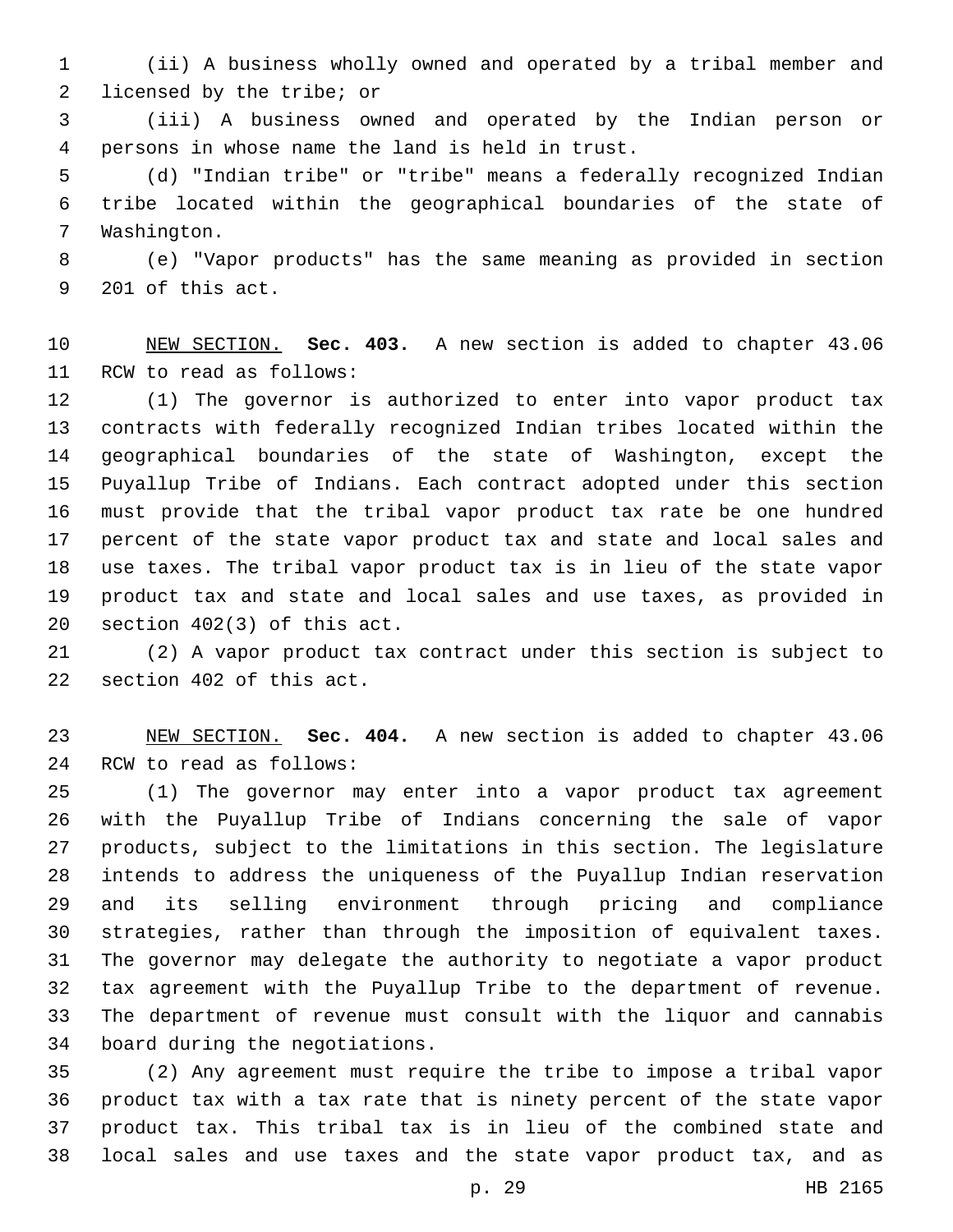such these state taxes are not imposed during the term of the agreement on any transaction governed by the agreement. The tribal vapor product tax must increase or decrease at the time of any increase or decrease in the state vapor product tax so as to remain at a level that is ninety percent of the rate of the state vapor 6 product tax.

 (3) The agreement must include a provision requiring the tribe to transmit thirty percent of the tribal tax revenue on all vapor products sales to the state. The funds must be transmitted to the state treasurer on a quarterly basis for deposit by the state treasurer into the general fund. The remaining tribal tax revenue must be used for essential government services, as that term is 13 defined in section 402 of this act.

 (4) The agreement is limited to retail sales in which Indian retailers make delivery and physical transfer of possession of the vapor products from the seller to the buyer within Indian country, and are not in regard to transactions by non-Indian retailers. In addition, agreements must provide that retailers may not sell or give, or permit to be sold or given, vapor products to any person who is under the state legal age for the purchase of vapor products.

 (5)(a) The agreement must include a provision to price and sell the vapor products so that the retail selling price is not less than the price paid by the retailer for the vapor products.

(b) The tribal tax is in addition to the retail selling price.

 (c) The agreement must include a provision to assure the price 26 paid to the retailer includes the tribal tax.

 (d) If the tribe is acting as a distributor to tribal retailers, the retail selling price must not be less than the price the tribe 29 paid for such vapor products plus the tribal tax.

 (6)(a) The agreement must include provisions regarding enforcement and compliance by the tribe in regard to enrolled tribal members who sell vapor products and must describe the individual and joint responsibilities of the tribe, the department of revenue, and 34 the liquor and cannabis board.

 (b) The agreement must include provisions for tax administration and compliance, such as transport and notice requirements, inspection procedures, recordkeeping, and audit requirements.

 (c) The agreement must include provisions for sharing of information among the tribe, the department of revenue, and the 40 liquor and cannabis board.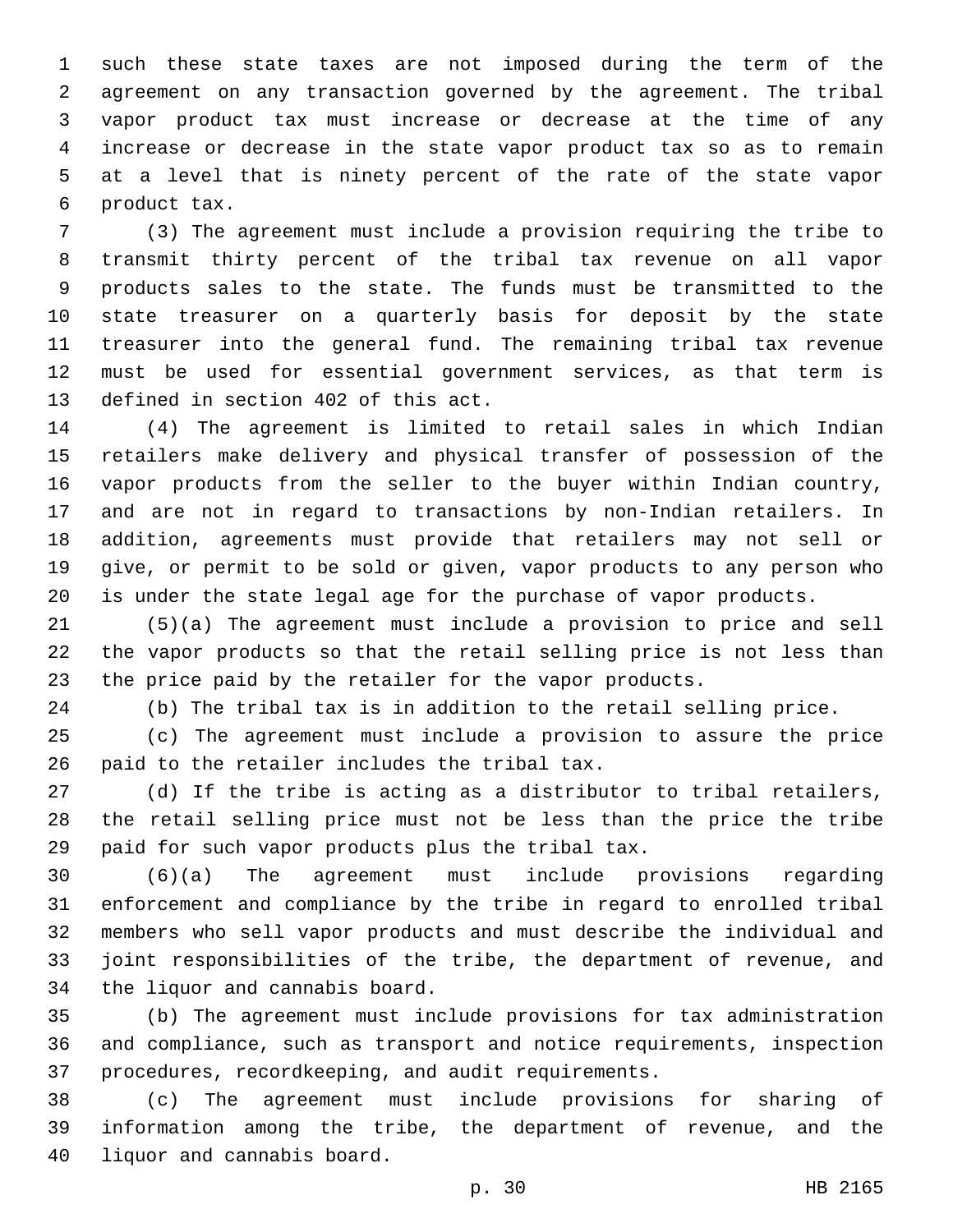(7) The agreement must provide that retailers must purchase vapor products only from distributors or manufacturers licensed to do 3 business in the state of Washington.

 (8) The agreement must be for a renewable period of no more than 5 eight years.

 (9) The agreement must include provisions to resolve disputes using a nonjudicial process, such as mediation, and must include a dispute resolution protocol. The protocol must include a procedure for notifying the other party that a violation has occurred, a procedure for establishing whether a violation has in fact occurred, an opportunity to correct such violation, and a provision providing for termination of the agreement should the violation fail to be resolved through this process, such termination subject to mediation should the terms of the agreement so allow. An agreement must provide for termination of the agreement if resolution of a dispute does not occur within twenty-four months from the time notification of a violation has occurred. Intervening violations do not extend this 18 time period.

 (10) Information received by the state or open to state review under the terms of an agreement is subject to RCW 82.32.330.

 (11) It is the intent of the legislature that the liquor and cannabis board and the department of revenue continue the division of duties and shared authority under chapter 82.--- RCW (the new chapter 24 created in section 503 of this act).

 (12) The definitions in this subsection apply throughout this section unless the context clearly requires otherwise.

 (a) "Indian country" has the same meaning as provided in RCW 28 82.24.010.

(b) "Indian retailer" or "retailer" means:29

(i) A retailer wholly owned and operated by an Indian tribe; or

 (ii) A business wholly owned and operated by an enrolled tribal 32 member and licensed by the tribe.

 (c) "Indian tribe" or "tribe" means the Puyallup Tribe of Indians, which is a federally recognized Indian tribe located within the geographical boundaries of the state of Washington.

 (d) "Vapor products" has the same meaning as provided in section 37 201 of this act.

 NEW SECTION. **Sec. 405.** A new section is added to chapter 82.08 39 RCW to read as follows: